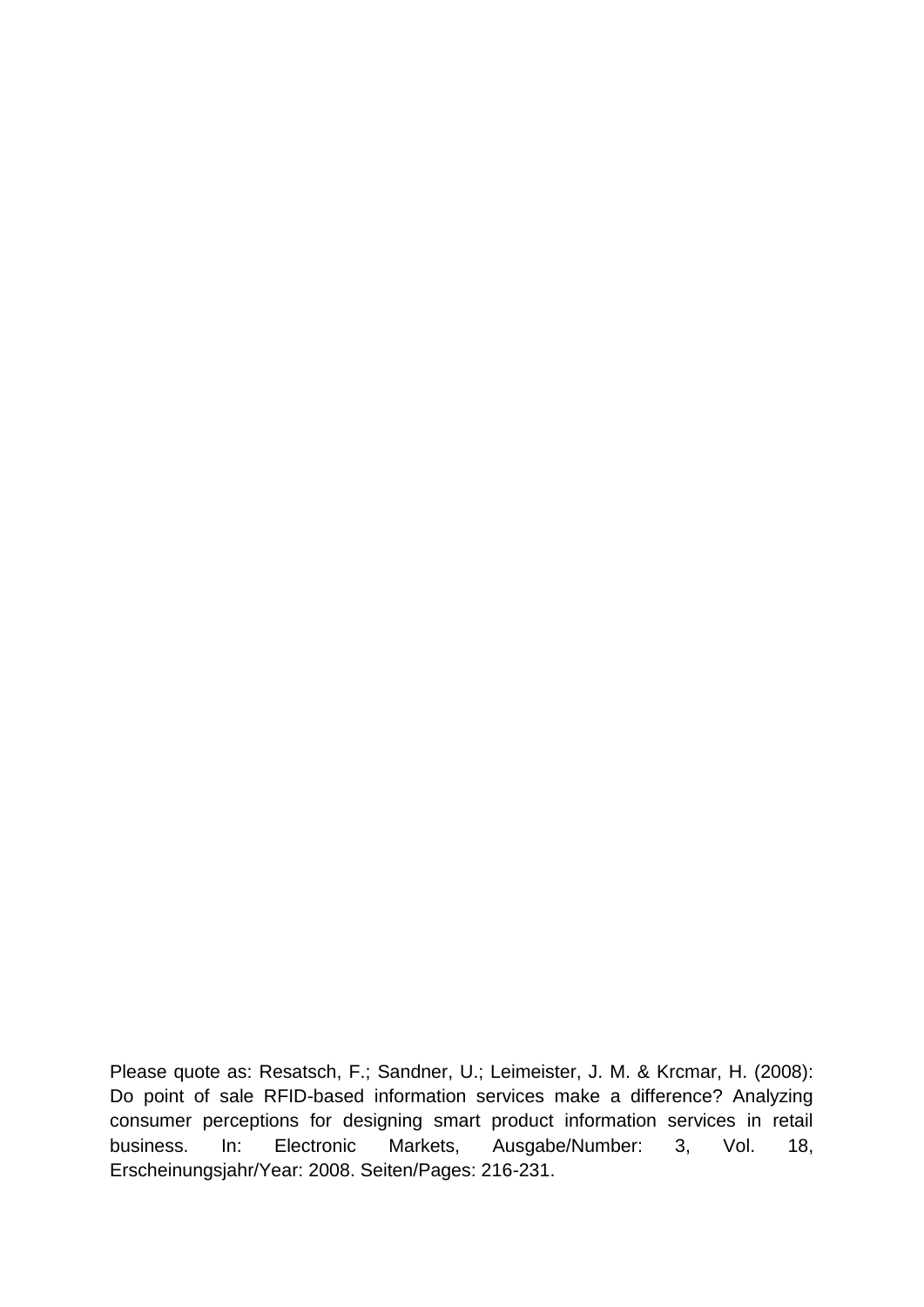This article was downloaded by: [Resatsch, Florian] On: 28 August 2008 Access details: Access Details: [subscription number 901998107] Publisher Routledge Informa Ltd Registered in England and Wales Registered Number: 1072954 Registered office: Mortimer House, 37-41 Mortimer Street, London W1T 3JH, UK



## Electronic Markets

Publication details, including instructions for authors and subscription information: <http://www.informaworld.com/smpp/title~content=t713698725>

# Do Point of Sale RFID-Based Information Services Make a Difference? Analyzing Consumer Perceptions for Designing Smart Product Information Services in Retail Business

Florian Resatsch; Uwe Sandner; Jan Marco Leimeister; Helmut Krcmar

Online Publication Date: 01 August 2008

To cite this Article Resatsch, Florian, Sandner, Uwe, Leimeister, Jan Marco and Krcmar, Helmut(2008)'Do Point of Sale RFID-Based Information Services Make a Difference? Analyzing Consumer Perceptions for Designing Smart Product Information Services in Retail Business',Electronic Markets,18:3,216 — 231

To link to this Article: DOI: 10.1080/10196780802265728

URL: <http://dx.doi.org/10.1080/10196780802265728>

# PLEASE SCROLL DOWN FOR ARTICLE

Full terms and conditions of use:<http://www.informaworld.com/terms-and-conditions-of-access.pdf>

This article may be used for research, teaching and private study purposes. Any substantial or systematic reproduction, re-distribution, re-selling, loan or sub-licensing, systematic supply or distribution in any form to anyone is expressly forbidden.

The publisher does not give any warranty express or implied or make any representation that the contents will be complete or accurate or up to date. The accuracy of any instructions, formulae and drug doses should be independently verified with primary sources. The publisher shall not be liable for any loss, actions, claims, proceedings, demand or costs or damages whatsoever or howsoever caused arising directly or indirectly in connection with or arising out of the use of this material.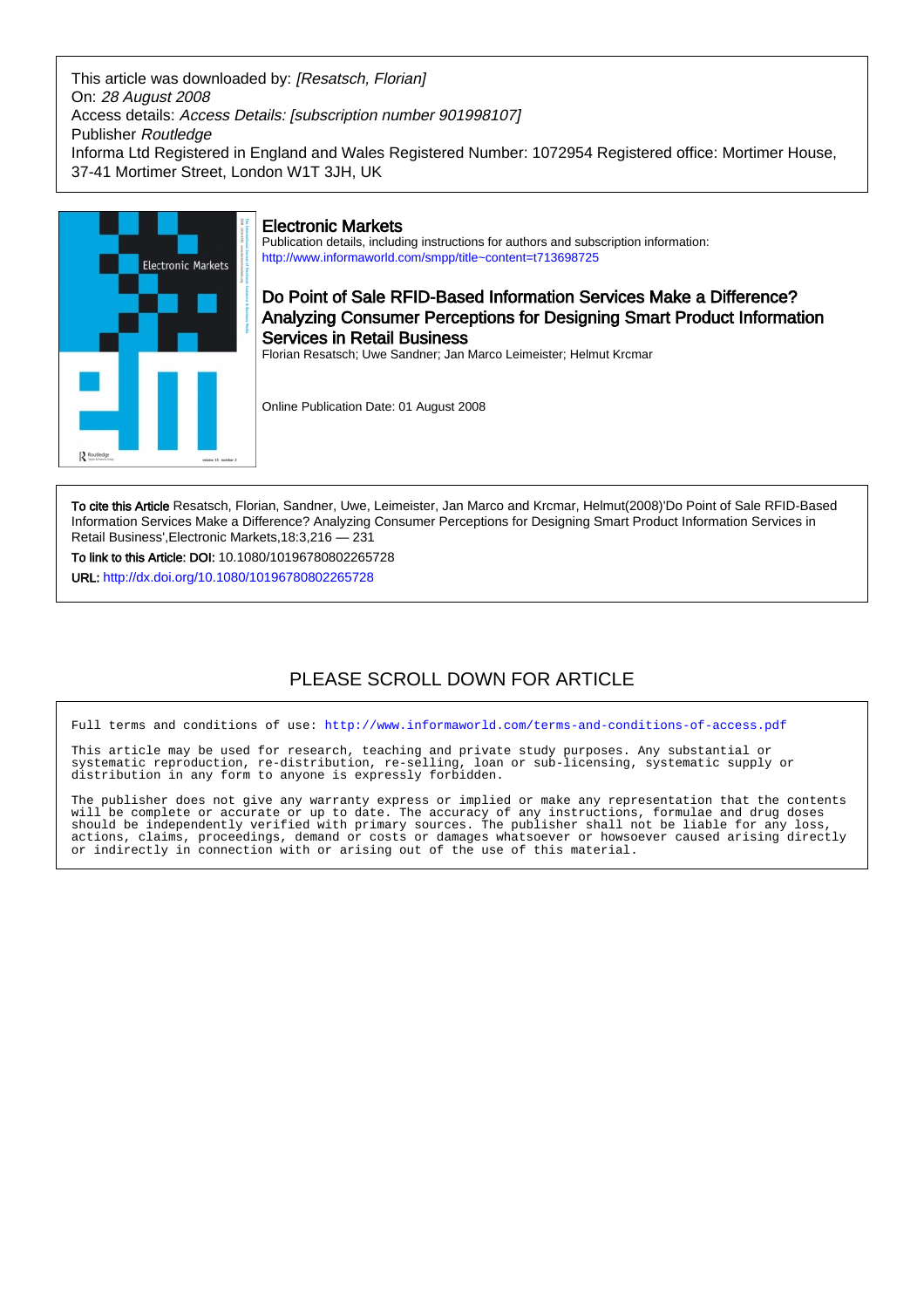# Do Point of Sale RFID-Based Information Services Make a Difference? Analyzing Consumer Perceptions for Designing Smart Product Information Services in Retail **Business**

FLORIAN RESATSCH, UWE SANDNER, JAN MARCO LEIMEISTER AND HELMUT KRCMAR



Abstract The increase in RFID implementation in retail allows the development of smart product information applications. However, literature describes only a few evaluations of RFID retail applications with real consumers. The question that arises is, whether such theoretically possible user-centric ubiquitous computing applications meet user needs and, if so, what method is best to investigate this? For our investigation, we developed a mobile phone application prototype based on Near Field Communication (NFC) to obtain product information at the Point of Sale (PoS). Following the ideas of Davis and Venkatesh (2004) and Abowd et al. (2005) with an extended pre-prototype approach for application development and evaluation, we conducted two focus groups (10 consumers, 10 sales assistants). While participants considered the NFC technology innovative and very easy to use – the need for further information at the PoS was low and varied between product categories. Our approach found that user opinions about paper-based concepts and real prototypes were different from the findings of Davis and Venkatesh (2004). This paper is the first to evaluate a smart information product

system with an existing prototype and real consumers, as well as sales personnel. The findings contribute to the theory of ubiquitous computing by proposing a modified approach to evaluating user acceptance and to refining information system requirements for RFID-based smart products. The findings also reflect the response of sales personnel to RFID penetration in shops, suggest how mobile services can add user benefits, and help in the selection of what is the most beneficial information to present at the PoS.

Keywords: Ubiquitous computing, ubiquitous commerce, RFID, smart products, product information service, NFC

# Authors

#### Florian Resatsch

(resatsch@gmail.com) is a researcher and entrepreneur. He worked as a research associate and project leader at the Institute of Electronic Business at the

University of Arts Berlin with a design focus and conducts research in information systems at the Technische Universitaet Muenchen, Munich, Germany. His main research focus is on ubiquitous computing communication infrastructures and technologies, such as RFID and NFC. Mr. Resatsch studied business administration at the University of Augsburg and worked for several international companies in information technology departments. Uwe Sandner

(sandner@cdtm.de) is a fulltime researcher at Technische Universitaet Muenchen and the Centre for Digital Technology and Management in Munich. His research interests include the application of RFID technology in consumer domains and software development for mobile and ubiquitous services.

#### Jan Marco Leimeister

(leimeister@in.tum.de) is a full professor of Information Systems and has held the Chair for Information Systems at Kassel University since 2008. He is furthermore a research group leader at the Chair for Information Systems, Technische Universitaet Muenchen, Munich, Germany. He runs research groups on Virtual Communities, eHealth, Ubiquitous/Mobile Computing and manages several publicly funded research projects. His teaching and research areas include eHealth, Online Communities, IT Innovation Management, Service Science, Ubiquitous and Mobile Computing, Computer Supported Cooperative Work, and Information Management.

#### Helmut Krcmar

(Krcmar@in.tum.de) is a full professor of Information Systems and has held the Chair for Information Systems at the Department of Informatics, Technische Universitaet Muenchen (TUM), Germany since 2002. He worked as Post Doctoral Fellow at the IBM Los Angeles Scientific Center, as assistant professor of Information Systems at the Leonard Stern School of Business, NYU, and at Baruch College, CUNY. From 1987 to 2002 he was Chair for Information Systems, Hohenheim University, Stuttgart. His research interests include Information and Knowledge Management, IT-enabled Value Webs, Service Management, Computer Supported Cooperative Work, and Information Systems in Health Care and eGovernment.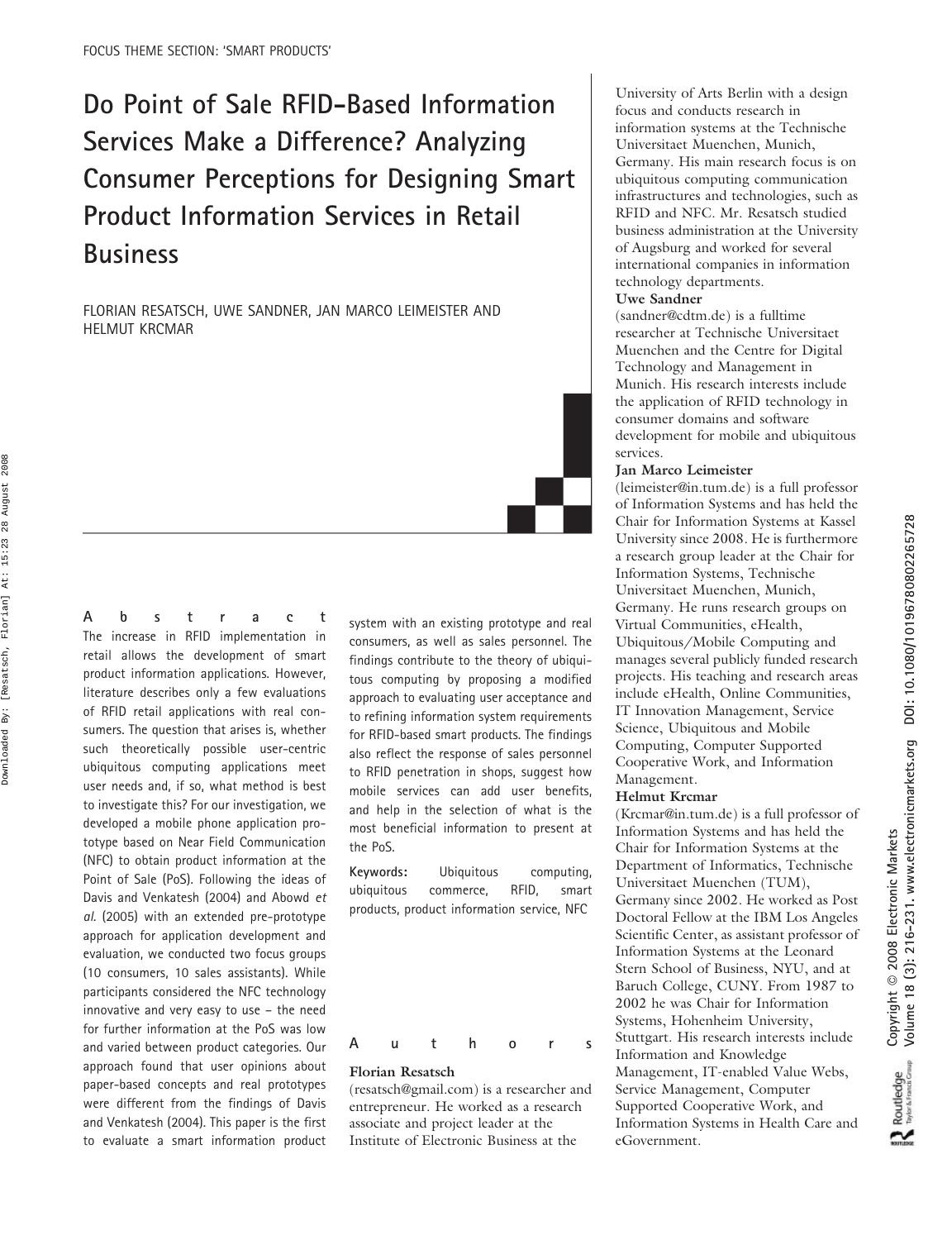#### INTRODUCTION

While consumers use the Internet as an easily accessible source of product information at home or at work, this information is not easy to access at purchase time. In part, this is because many purchases are ad hoc, that is, made through searching for a close match to a perceived need or made on impulse. Thus, the consumer must rely on the expertise, skill and trustworthiness of sales assistants in providing viable product information at the Point of Sale (PoS). Lack of knowledge and information about a product can make this purchase decision difficult (Aßmann 2003, Bettmann 1973, Kaas 1994, Mitchell 1992, Mitchell and Boustani 1994). Useful information, such as user-generated product ratings, product reviews, or opinions from friends and family would be a great help at purchase time. Radio Frequency Identification (RFID) could be a solution to this problem as it can be designed to bridge the offline and online world. The recent increase in RFID implementations enables the development of user-centred ubiquitous computing (ubicomp) applications – by merging physical products and information products into so-called 'smart products' (Loebbecke and Palmer 2006, Maass and Filler 2006, Mattern 2005). 'Smart products' and smart product information services are sought to help lower negative influences on purchase decisions, such as uncertainty and making shopping a more positive experience. However, the questions are: Will these theoretically possible usercentric ubicomp applications meet user needs? Are they worth the effort? Or are they only useful for specific types of products? What are the perceived benefits of additional product-related RFID-based information services at the PoS?

In order to shed light on these questions and on the field of smart product information services, we applied an extended pre-prototype evaluation approach as a variation of Davis and Venkatesh (2004). We designed a prototype – the 'Mobile Prosumer' (MP) – a mobile phone application for delivering relevant product information at the PoS. The MP aggregates content from various online sources for display on a mobile phone using Near Field Communication (NFC). Based on marketing literature (Meffert 2005), we conceptually determined what product information would be relevant to the consumer and how improved access to this product information might change their customer experience and thereby facilitate the purchase. Then we evaluated the prototype in two stages using two focus groups, one containing consumers and one, professional sales personnel.

This paper proposes an extended prototype development and evaluation approach that helps to define requirements for information systems innovations in which users have had no prior experience. The findings also illustrate where the use of RFID-customer support in stores might be useful and how smart product information services benefit the shopping experience. In closing we outline implications for the future development of smart product information services.

#### BACKGROUND AND RESEARCH QUESTIONS

The possibility to use data on RFID chips attached to objects is referred to as the 'internet of things' (Gershenfeld et al. 2004, Leimeister and Krcmar 2005, Mattern 2003a, 2003b, 2005).

RFID was first introduced to retail businesses in order to optimize delivery logistics, solve out-of-stock problems and improve the supply chain (Fleisch et al. 2005, Fleisch and Mattern 2005, Fleisch and Thiesse 2007, Loebbecke and Palmer 2006, Mattern 2005, Murphy-Hoye et al. 2005, Resatsch et al. 2007a). The use of RFID tags that provided information both for retailers and consumers alike is now under consideration (Novak 2005, Parkinson 2004). Here, the concept of ubiquitous computing (Ubicomp) enters the domain of retail and commerce (Loebbecke and Palmer 2006, Roussos 2005, 2006, Roussos and Moussouri 2004, Roussos et al. 2002 Strüker et al. 2004, Weiser 1991, 1993). Developing an ubiquitous RFID infrastructure on item level that is directly usable by consumers could yield a better understanding of the technology and increase its perceived value (Resatsch et al. 2007a). Yet, it is unclear whether individuals want this type of detailed product information in real shopping situations. To answer this question, it is important to look first at the difference between online and offline shopping.

#### Differences in online and offline shopping

Offline shopping (Cox and Rich 1964, Dowling and Staelin 1994, Prus and Dawson 1991, Punj and Staelin 1983, Tauber 1972) differs from online shopping for a variety of reasons (Degeratu et al. 2000). Search costs are less online with different search dynamics being used for different types of goods (Alba et al. 1997, Johnson et al. 2004, Shapiro and Varian 1999). Among all other positive attributes of online shopping (y Monsuwé et al. 2004), the reduced effort for product searches and the amount of information available on the product desired are good reasons for consumers to shop online.

Similar to the difference in product search and assessment experience off- and on-line (Chiang and Dholakia 2003), purchases also differ in search qualities, determinable before the purchase, experience qualities, known only after the purchase, and credence qualities that are difficult to judge even after the purchase (Aßmann 2003, Adler 1996, Darby and Karni 1973). While available online, missing product information at the (offline) Point of Sale (PoS) in terms of search and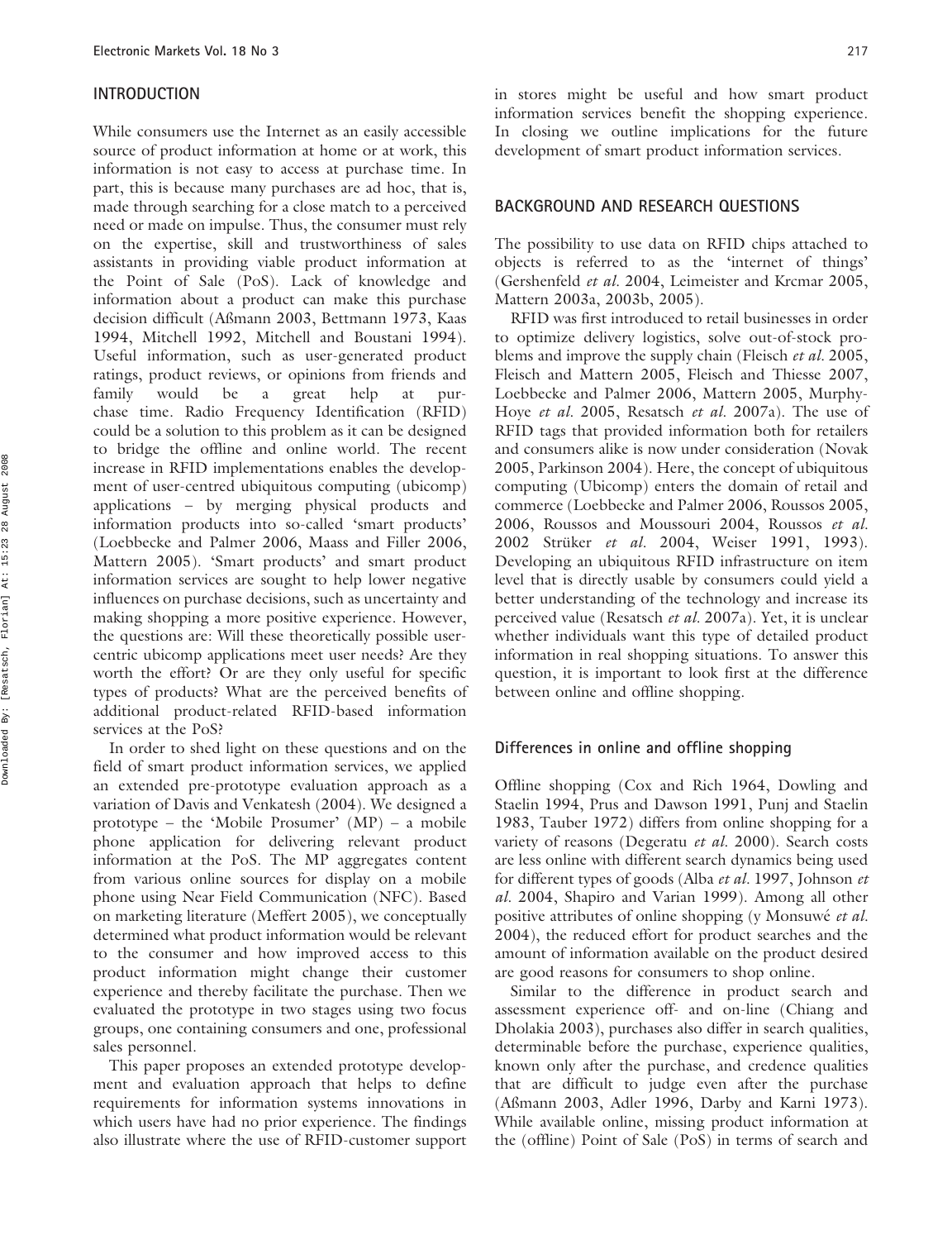experience qualities poses problems with the consumer decision process, creating, in particular, higher uncertainty. Recent trends in using personal social networks and community-based or automatic recommendation systems also are found to improve the overall online purchase experience (Eck et al. 2007, Heath et al. 2006). However, these improvements support online shopping decisions, but are not yet easily available in real life at the PoS.

Smart products – Bridging the gap between offline and online information? Smart products – products that share information with consumers – are designed to combine the online and offline world. They give physical store operators in today's world of intense online shopping the possibility to compete with online retailers by providing direct access to the online information (Maass and Janzen 2007, Roussos 2005, Smith et al. 2003). Smart products communicate with the consumer and also enable new ways of interaction (Fleisch et al. 2005). Whereas today's in-store products provide only static information, future smart products may provide information about their journey to their current location (e.g. multiple countries of origin), information about their ingredients (e.g. news articles on problems with a particular supplier) and possibly some embedded intelligence that determines the customer's needs (e.g. the types of difficulties others have had in assembling the product). Smart products can also act as a process interface and information source for retailers (e.g. How many times the product has been picked up by customers) (Fleisch and Thiesse 2007, Fleisch et al. 2005).

Convergence effects of RFID and end-user devices, such as Near Field Communication (NFC) – the combination of mobile phone and RFID reader and tag, open up further a new field of customer service (Resatsch et al. 2007b, Riekki et al. 2006). A smart product information service, in this context, will be defined as an application that uses the data from the RFID-tagged product to provide Internet services related to the product. Smart product information services, naturally, will provide, retrieve and display differing types of information depending on the product (Levin et al. 2003). However, if such RFID-based smart products are to play a role in future retail scenarios, they must be technically feasible and provide a benefit to consumers.

Technical feasibility depends on the common usage of user devices that will interact with smart products, relevant software on both the user device and its supporting infrastructure, network access and the availability of relevant content. Middleware needs to be developed that integrates the Internet product information with the product (Maass and Janzen 2007). Because of the massive penetration of mobile phones, the mobile phone could serve as the ubiquitous

user device for interacting with smart products (Jalkanen 2005, Kaasinen 2005, Rukzio 2007, Välkkynen et al. 2003, Välkkynen et al. 2006). With growing NFC penetration (ABI Research 2007), it is likely that smart product information services will become more prevalent.

In the area of pervasive retail systems, the following applications have been already developed and partly evaluated: RFID-based application myGrocer (Kourouthanassis and Roussos 2003), the mobile device and barcode-based AURA system (Smith et al. 2003) and conceptual applications for socially-conscious practices (Novak 2005) have been investigated. Although the authors claim user benefits, it is not clear if consumers and retailers will really respond to these systems. Benefits for consumers could be: First, in terms of search, the user should be able to quickly discover available online information, e.g. comparable products plus rich descriptions of its use and limits; In terms of experience, the user should be able to learn from others how well-liked the product was, how long it lasted, etc.; and in terms of credence, the user should be able to find out how the company treated returns, failures, etc. These benefits could make purchase decisions easier. However, no widespread use of a smart product information service exists.

Figure 1 shows where smart product information services could potentially extend online shopping convenience to the PoS in terms of the different product qualities (i.e. search, experience, credence).

## Research questions

In summary:

- Relevant information about most products exists independent from the real product (virtual world vs. physical world).
- While the Internet is a common information source, consumers at the Point of Sale (PoS) rely upon the expertise, attitudes and trustworthiness of sales assistants to obtain relevant product information
- PoS purchase decisions are thus, difficult and may increase the perceived feeling of uncertainty because of the lack of sufficient product information
- Missing entirely at the PoS is significant information about other's experiences with the product

We propose that the ubiquitous cell phone and smart products can be combined in a system that will provide this information to the customer at PoS. However, since retail shopping is both an impulsive, affective and cognitive process, it is not clear exactly what information to present to the consumer or how to present it.

Thus, our main research questions are: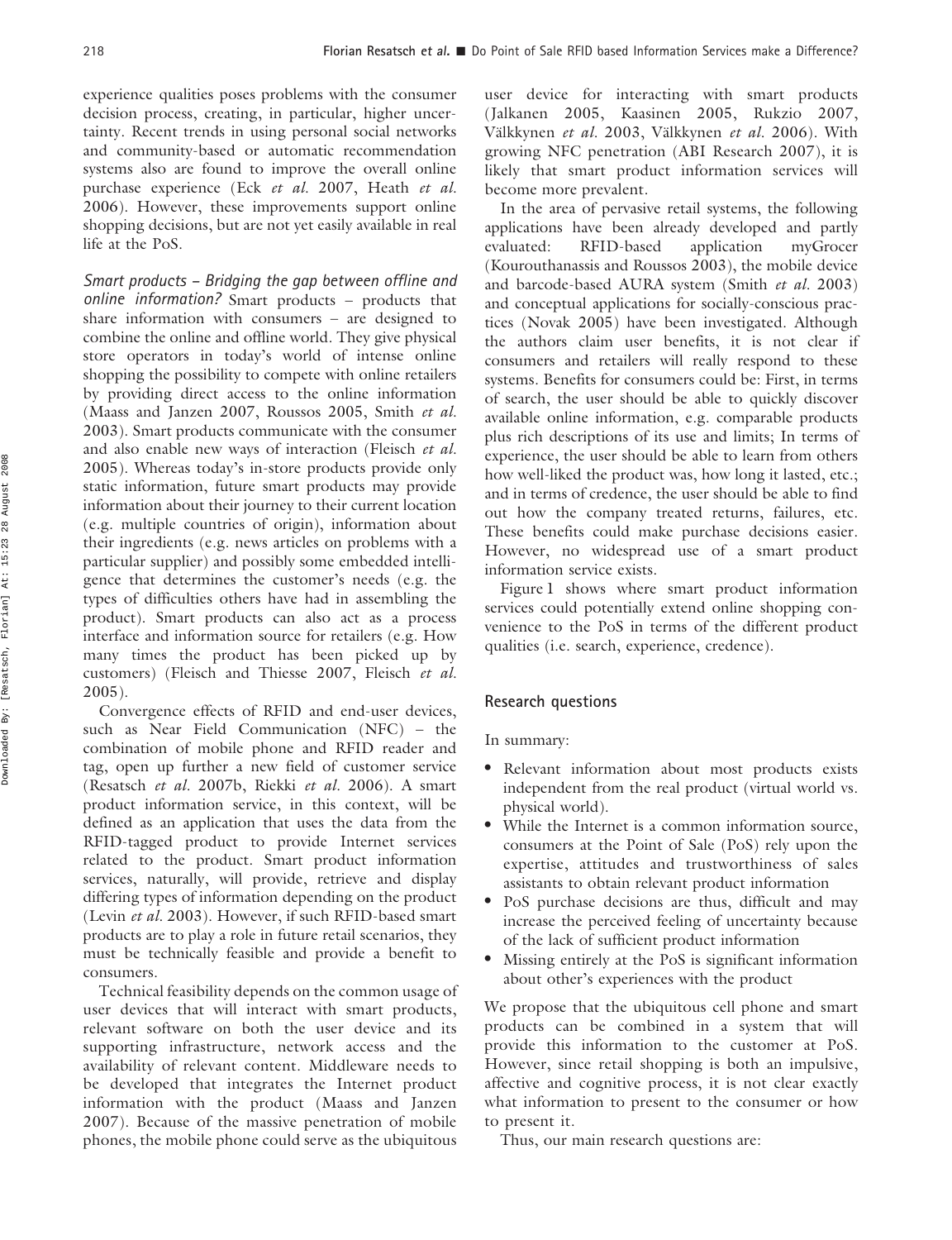Potential support from a smart product information system at the Point of Sale through extended information availability



Figure 1. Product qualities and their relation to potential support from a smart product information system at the PoS (see Adler, 1996 and Aßmann, 2003 on qualities)

- What is considered relevant and useful information at PoS for the consumer?
- Does a user know how to effectively use such a service?
- Will customers perceive the smart product information services as useful?
- Will sales assistants perceive the smart product information services as useful?
- Will there be differences in perceived usefulness of smart product information services depending on product categories? and
- Will customers and sales assistants be willing to use smart product information services?

To help answer these questions, we develop a vertical prototype of a smart product information system – the 'Mobile Prosumer', collect data from user groups, examine the evidence and draw conclusions for smart product information systems.

## RESEARCH METHODOLOGY – PROTOTYPING IN THE CONTEXT OF UBICOMP

Buchenau and Suri (2000) describe the use of experience prototypes to evaluate the user experience of new products in a 'low fidelity' fashion (Buchenau and Suri 2000). Because ubicomp is computing within a user's changing environment and no longer attached to the desktop, new approaches are needed to determine user needs at a very early stage of application development (Abowd et al. 2002). Abowd et al. (2005) developed the so-called 'paratype' as a form of experience prototyping. The paratype leverages real life situations (Iachello  $et$  al. 2006) and combines event-contingent experience sampling with experience prototyping. Paratypes are a way of interaction ('-type') with a technology which is evaluated alongside ('para-') real-world experience (Iachello et al. 2006). They are a good starting point for discussing prototyping in Ubicomp.

Davis and Venkatesh (2004) used the Technology Acceptance Model (TAM) as a basis for their research on early user integration with pre-prototype testing. They found that accurate attitudes of a user towards a new system could be captured even before hands-on use of a prototype (Davis, 1986, 1989, Davis et al. 1989). Their findings indicated that user acceptance could be assessed at this early stage of system development, that is, stimuli in the form of non-interactive pre-prototypes could yield good approximations of user perceptions (Davis and Venkatesh 2004).

As smart product information services are not yet commonly available (Resatsch et al. 2007a), we applied and reframed the pre-prototype user acceptance testing into our early evaluation cycles as is shown in Figure 2. The initial idea is evaluated and leads to a refined idea. Next, a low fidelity prototype is built and evaluated to determine refined use case(s) for the system. A working prototype incorporates the results of the previous evaluations and is tested in the field, resulting in a refined prototype which is close to the final product. In the original paper of Davis and Venkatesh (2004), the 'refined prototype' is shown as its own stage in the development cycle (see Figure 3). Because this stage is a smaller iteration of the working prototype it is included in the 'working prototype' stage leading to the final product. Therefore we use four stages as opposed to Davis and Venkatesh's five.

We take the approach of Sandner *et al.* (2006) and discuss the initial application idea with colleagues based on an actor, technology, product and strategy outlook model (Sandner et al. 2006). This led to a stable concept of the application that can be shown on slides or papers. As noted earlier, paper evaluation, if conducted appropriately, should readily determine the later acceptance of a system to be distributed within an organization (Davis and Venkatesh 2004). However, in the case of ubicomp which is outside the organizational context and embedded in a highly personal and social milieu, we hypothesize that the non-functional prototype is not sufficient to give individuals an adequate

2008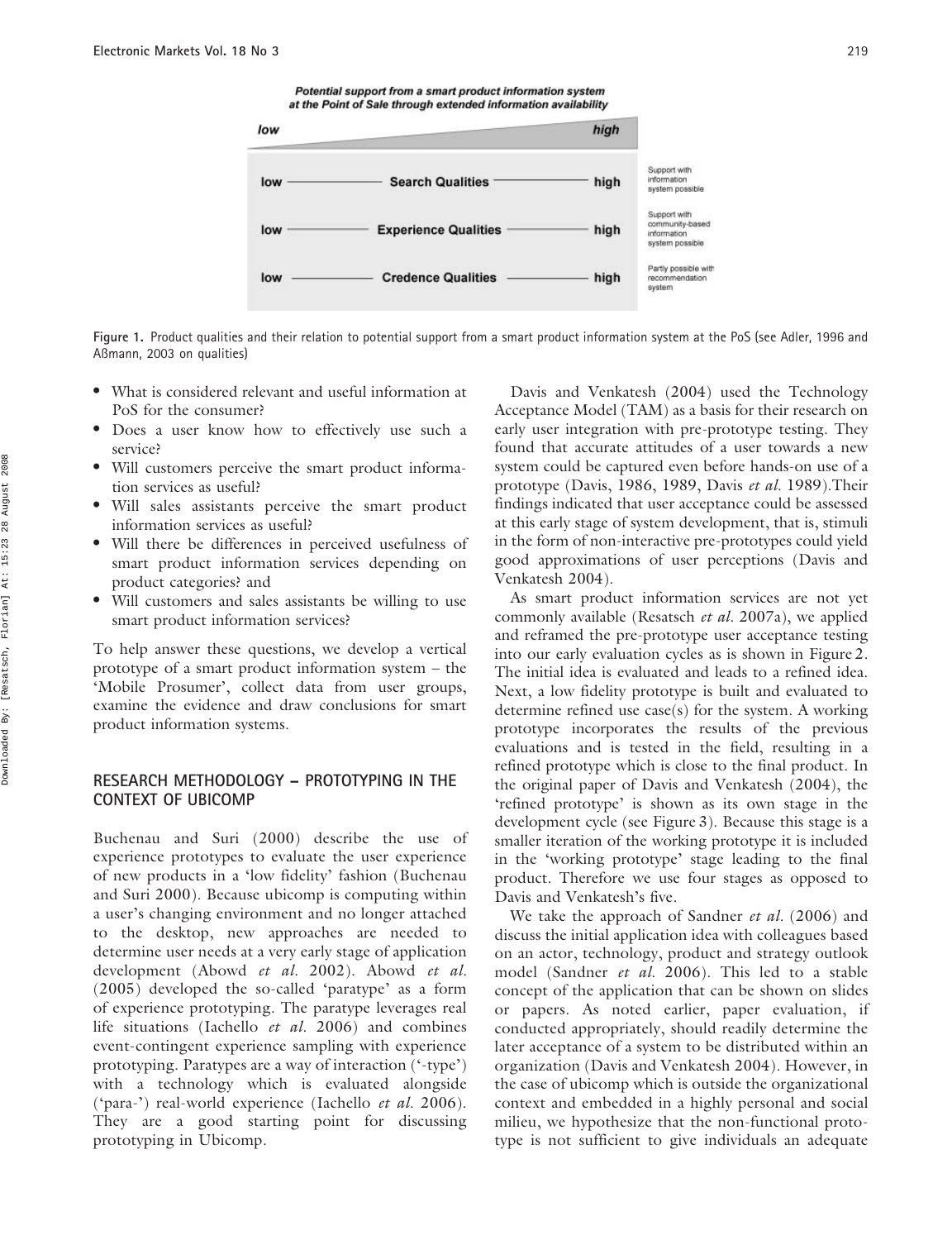

Figure 2. Extended pre-prototype approach for ubicomp application development and evaluation

understanding of how they will later interact with the system. Therefore, we have developed a usable low fidelity or hands-on prototype, following the 'paratype' idea (Abowd et al. 2005). Contrary to the paratypes which evaluate artefacts in real life situations, our approach is one in which the interaction is fully simulated on a low fidelity pre-prototype evaluated in focus groups with real consumers. This evaluation is part of actor-based technology-acceptance research (Rogers 1995, Davis et al. 1989). The results of the low fidelity prototype evaluation build the basis for an initial working prototype. The key factors of ubicomp

**The Mobile Prosumer** 

system engineering, such as situatedness, openness, locus of control and interactivity need to be included in this simulation (Zambonelli and Parunak, 2002). The initial working prototype extends the low fidelity prototype to an almost final product with all use cases and design requirements implemented. The working prototype should then be evaluated on a broader scale. Quantitative data collection is important in this stage. With a working prototype, it is possible to quantitatively evaluate an artefact according the paratype approach of examining a real life setting in situ. Based on this version, the last stages in product



Figure 3. Mobile Prosumer – Conceptual application overview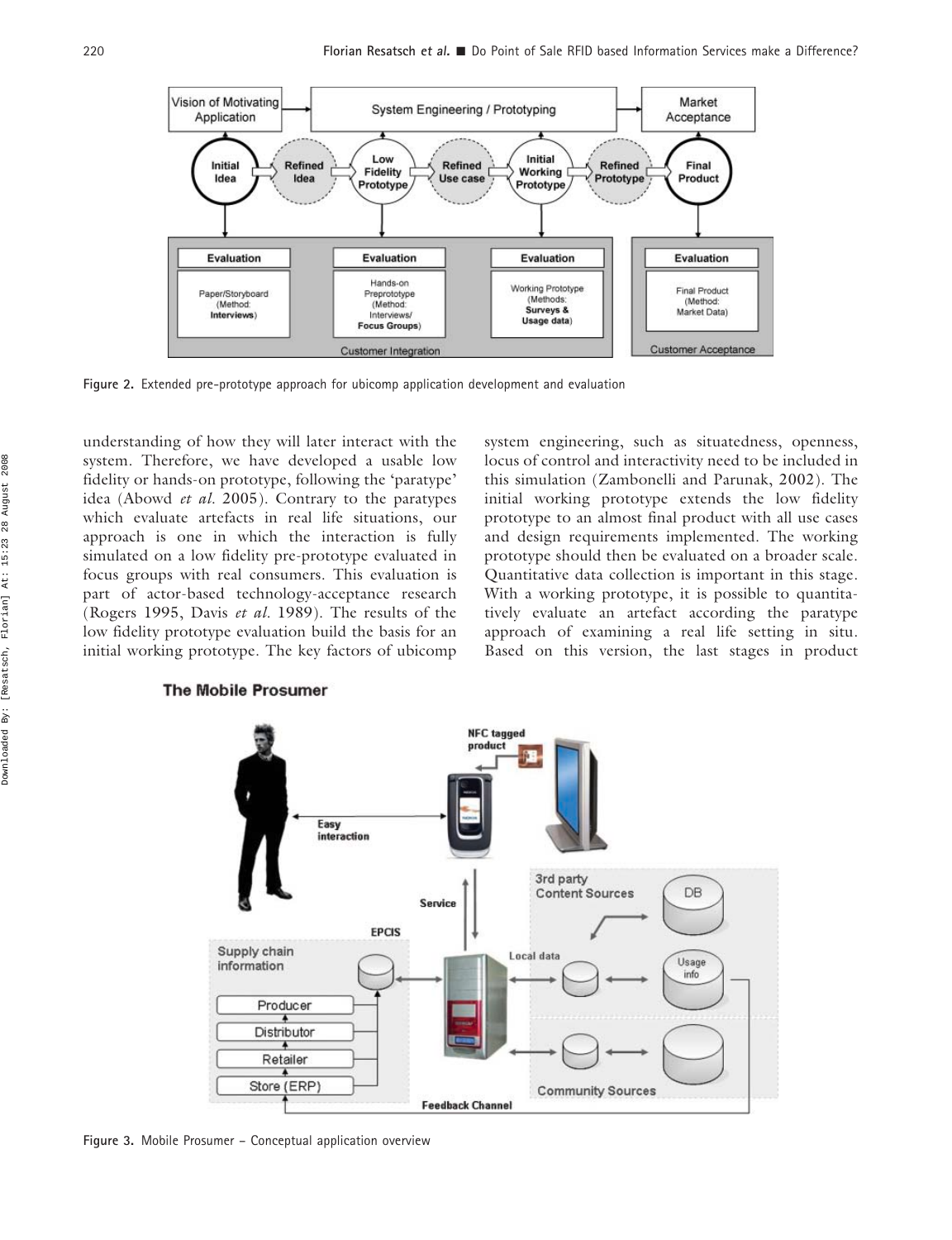development is another evaluation and fix iteration to a final product. The final stage is the market delivery of the final product where user acceptance can be measured by sales.

The above described approach is new to the field, because it provides a guideline for the evaluation of ubicomp prototypes in combination with software development and user-integration. The model also adopts Shneiderman and Rose's social impact statement on user interaction with new applications (Shneiderman and Rose 1996). In this paper, this extended pre-prototype approach is tested from the initial idea to the low fidelity prototype with the design of the Mobile Prosumer, a smart product information system.

## RESULTS: APPLYING THE EXTENDED PRE-PROTOTYPE APPROACH TO THE MOBILE PROSUMER

#### Initial idea

In 2006 we started the first discussions on a smart product information system, aware of the rising potential of the then upcoming RFID/NFC technology (Resatsch et al. 2006). Figure 3 shows the desired application overview including a connection to an  $EPCIS<sup>1</sup>$  system. The user touches any NFC-tagged product with his NFC-enabled phone, a GPRS connection is established and various data is aggregated about the touched product and shown on the phone display. A feedback channel provides information on the product's supply chain.

The initial idea was to give consumers an increased awareness of the goods they buy – whether the products contain ecologically unacceptable ingredients (e.g. genetically modified food) or the manufacturer producing the product violates humanitarian labour principles (e.g. uses child labour or unpaid prisoners) similar to Novak (2005). In line with our development plan, we used storytelling to explain the design and discussed it with experts to capture advice on the initial idea. Quickly we discovered that most decisions associated with product alerts were already known by concerned buyers. For instance, a person who wants to buy fair trade products, is already aware of brands that match his or her social concerns, e.g. via Fair trade<sup>2</sup> or by checking the certification label on a product. Similar to ethical decisions, providing credible allergy information through web sources is likely to be difficult. Food allergies are dangerous and individuals may rightly be too cautious to trust an electronic source. They are more likely to check with their doctor first, and also to read the ingredients label on the product. For these reasons, the initial idea was refined to that of providing comparative pricing and user experience information for specific kinds of products.

## Refined idea

We further refined our ideas using characteristics of the product that might impact the need for information. For example, some products involve a higher degree of collective information gathering (e.g. talking to friends and family about a purchase) and others involve no information gathering (e.g. automatic decisions on products that are always bought, such as toothpaste).

We created product categories to match these product attributes (see Figure 4) and used these categories to classify our product list (Meffert 2005). To see how this classification works, consider the product, wine. Wine is a convenience good with a low degree of collective decision making and is likely to be part of a consumer's existing purchase behaviour.

## Low fidelity prototype

The low fidelity prototype is shown in Figure 5 with a wine bottle and attached NFC tag. The prototype had four use cases: 1) A detailed product description; 2) a recommendation system ('What your friends think'); 3) an expert information display with a rating system ('Experts opinion'); and 4) an order form ('Order larger amounts'). The product description use case follows rules about what additional product information needs to be provided (for example, if the product label is in another language) so that the product information is relevant and not redundant. The recommendation system use case provides recommendations based on similar purchases of others (search qualities). The expert information use case provides an evaluation of the product compared to other similar ones (experience qualities) and the order form use case provides price information and how the particular wine or other wines may be obtained.

Compared to studies of AURA (Sousa and Garlan 2002), myGrocer (Roussos et al. 2002) or the Future Store Initiative (Loebbecke and Palmer 2006) we used a low fidelity prototype on our user population according to the approach recommended by Davis and Venkatesh (2004). We conducted this evaluation using a focus group.

#### EVALUATION

Focus groups are a form of group interview facilitated by an individual who is expert in managing group interactions. The method is useful for exploring people's knowledge and experiences (Kitzinger 1994, 1995). Focus group interviews are particularly suited for obtaining several perspectives about the same topic (Gibbs 1997). Depending on the area of research, the sample size of focus groups ranges from six to ten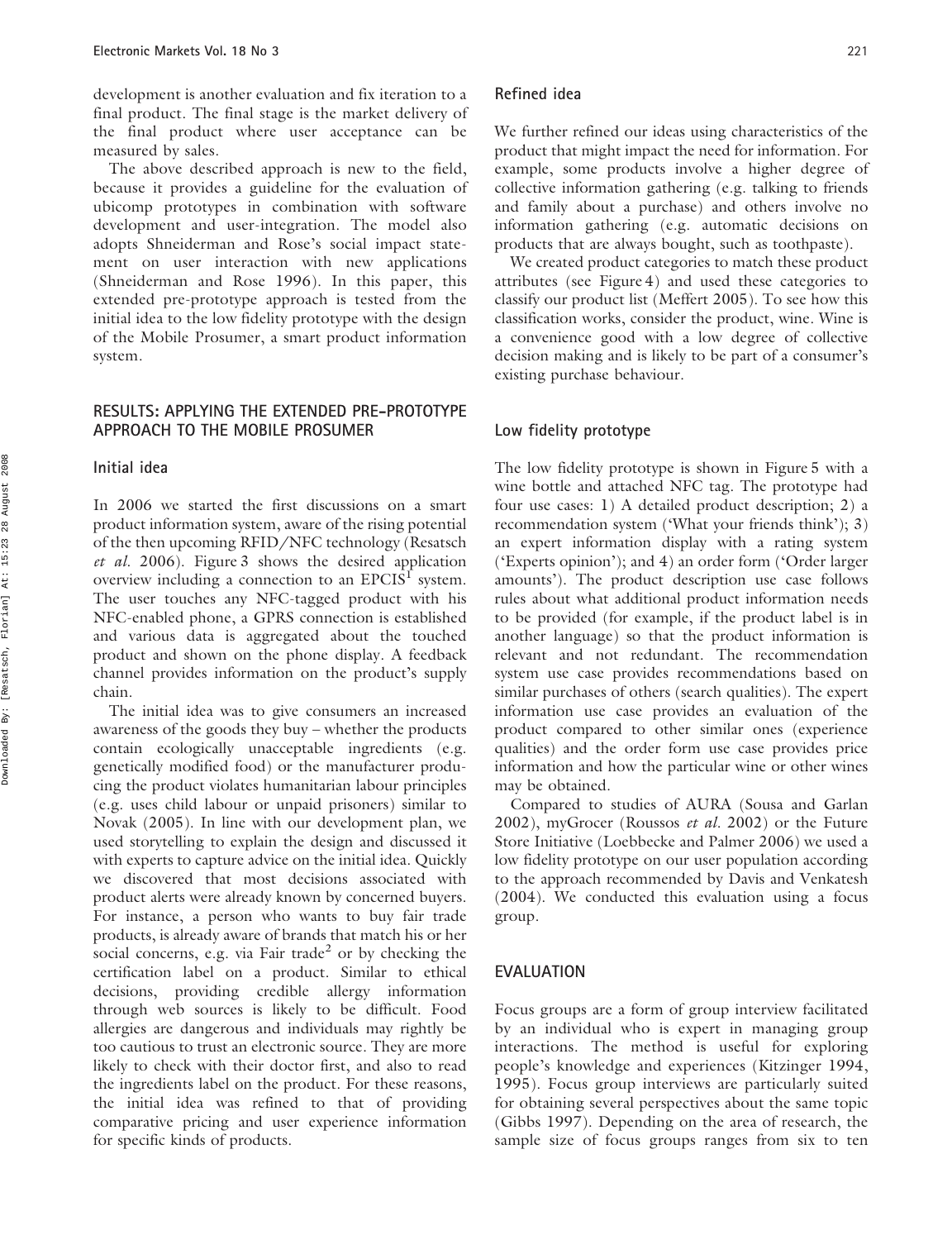

Figure 4. Deduction of test product categories for the refined prototype based on the purchase decision model of Ruhfus (1976), Meffert (2005)

## **The Mobile Prosumer**



Figure 5. Low fidelity prototype of the Mobile Prosumer Source: wine bottle © Conde de Valdemar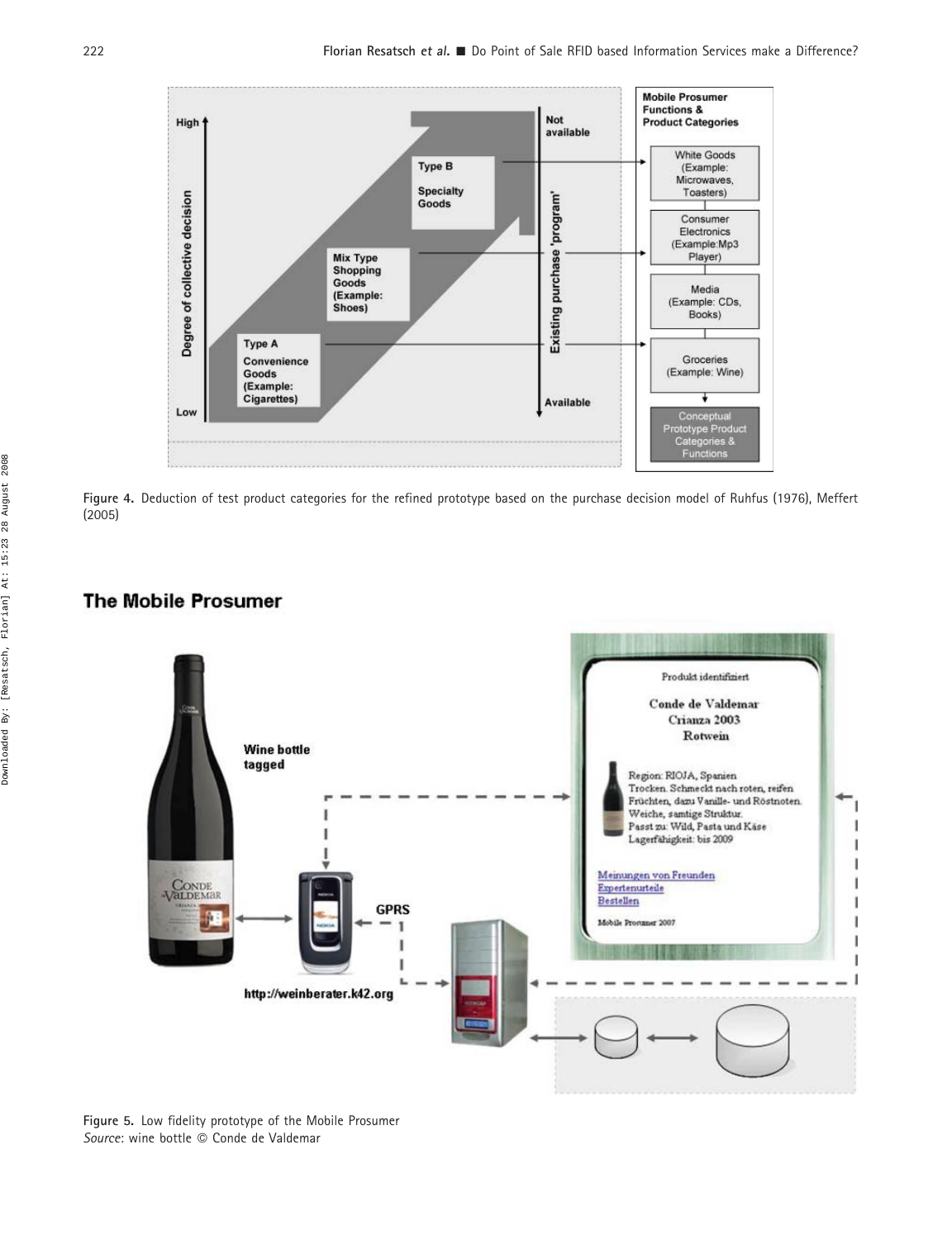#### Table 1. Research methodology

| Flement                      | Details                                                                                                                                |
|------------------------------|----------------------------------------------------------------------------------------------------------------------------------------|
| Research framework           | Qualitative analysis/Focus group                                                                                                       |
| Method of data<br>collection | Two focus groups with moderator                                                                                                        |
| Period                       | 21 September 2006                                                                                                                      |
| Duration                     | 120 minutes for each focus group                                                                                                       |
| Measuring method             | Video recording, transcription, word count<br>and evaluation                                                                           |
| Universe                     | Consumers (group 1) and sales assistants<br>$(\text{group } 2)$                                                                        |
| Sample type                  | Telephone pre-test questionnaire and<br>screening. Buyers and sellers of groceries,<br>consumer electronics, white goods and<br>media. |
| Sample size                  | $n = 20$ (10/10)                                                                                                                       |

members (Kitzinger 1995, Powell and Single 1996). For our focus group, we chose a sample of ten people from two different populations; customers and retail personnel. Methodological information is shown in Table 1.

The consumer sample ranged in age from 18 to 25 (Digital natives – young people who grew up with modern technology and the Internet) and 40 to 60 (Digital immigrants – people who came into contact with information technology at a later point in life) with a half/half distribution (Prensky 2001a). Digital natives were of interest, because they have learned to interact with new media from a very young age and are used to the interaction. Digital immigrants, however, needed to adapt to modern technologies and may perceive their benefits differently (Prensky 2001a, 2001b). Each group consisted of equal numbers of males and females. Sales personnel participants were selected according the products they directly sold in their store. Desired product groups were wine, consumer electronics, media and white goods. Each focus group was video recorded and speech was transcribed afterwards. The sales personnel group was asked the same questions and viewed the same material/prototype.

To avoid biased opinions based mostly on the roughness of the prototype, we followed our preprototype approach: The low fidelity prototype was shown after a paper-based concept was described. We then combined both evaluations.

The following sections describe the results of our focus groups in three core sections: Experiences and attitudes towards shopping in the four product categories (consumer electronics, white goods, media, groceries), the paper-based concept evaluation and the low fidelity prototype evaluation.

## Both focus groups – Experiences and attitudes towards shopping

In general, participants felt that shopping is often stressful because of an overwhelming range of products to choose from, difficulties in finding the right product, and unsatisfying checkout situations. Limited time, too many people and high temperatures were also considered stress factors. The consumers disliked the insufficient number, availability, qualifications, and expertise of sales clerks. These findings are similar to those mentioned in the study of (Aylott and Mitchell 1998), although Aylott and Mitchell focused on grocery shopping. Non-food shopping was perceived as more stressful to the participants, whereas shopping for food happens as a matter of routine and is considered less stressful. Consumers said that they typically shop at the same collection of stores and usually know where to find grocery products.

We found evidence that consumers are not happy with their overall shopping experience, but content with the current shopping process. They regard additional information on products as beneficial only to a certain extent and consider this information to be highly dependent on the particular product group. Uncertainty and information overload play a role, however, these deficits seem to be different for each product category. Online research was common among all participants and used to increase knowledge about price and availability of products before purchase.

To sum up, food and smaller white goods are routinely bought and consumers felt that the amount of money involved in their purchase is not high enough to warrant additional information searches. In contrast, consumer electronics are intensively researched online, but final decisions are also made because of the look and feel of the product. Difference between digital natives and digital immigrants was evident, with the digital natives actively using online recommendation systems and collaborative filtering systems. It was easy to imagine digital natives conducting such searches at PoS. Between the group of consumers and the group of sales assistants, it became obvious, that there are deeply rooted differences in perceptions. Sales personnel perceived themselves as very knowledgeable and capable of providing good service, whereas all consumers claimed that sales personnel are rarely there when needed and, even if available, some are not helpful. Because of this perceptual gap between the two groups, it seems likely that a smart product information system could address these problems.

#### Paper-based concept test – focus group 1: Consumers

I would welcome such a system. Everybody carries a mobile phone anyway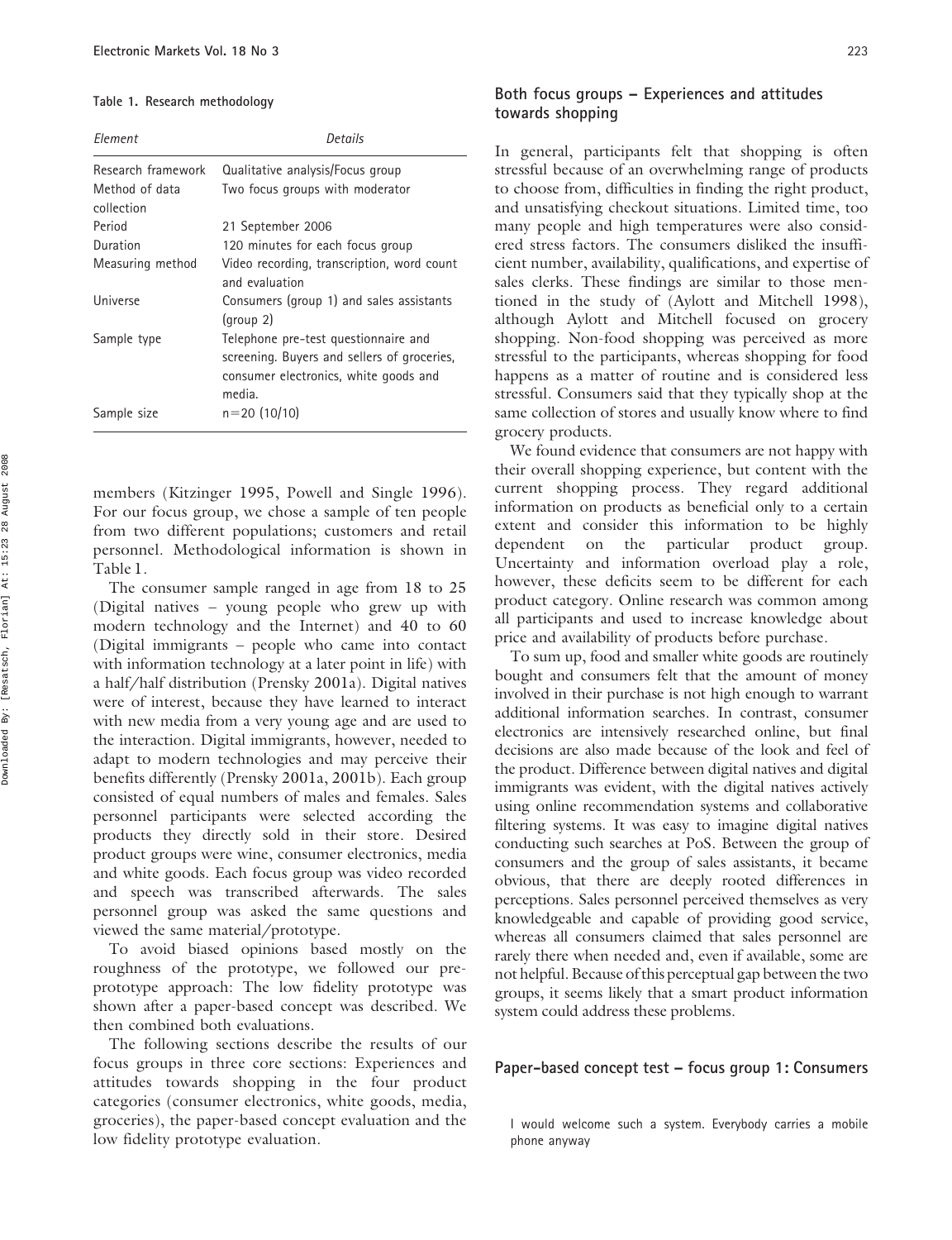I could touch something with my mobile phone, receive information and conveniently read it while walking (Quotes from participants)

Following the collection of the participant's experiences and attitudes towards shopping, a paper-based concept evaluation took place. Supported by a slide that briefly introduced a smart product information service coupled to a mobile phone, both focus groups first discussed the concept. Immediately after a positive reaction, concerns arouse around the trustworthiness of the information: It was not clear to the focus group which providers of information would be selected for the phone displays. Up-to-datedness of the information especially when it involved prices was also treated sceptically. Scepticism was stronger among the digital immigrants (DI). All consumers indicated that price comparisons were a useful service.

Although the use of RFID technology has been heavily discussed in the news media in terms of issues regarding privacy and data security (Resatsch et al. 2007a), participants had no major concerns about privacy threats. Some consumers were more concerned that the products would become more expensive when equipped with the RFID tag. Overall, both men and digital natives were more attracted by the Mobile Prosumer concept.

## Paper-based concept test – focus group 2: Sales personnel

Apparently sales persons do not want consumers to have too much product information. They were afraid of becoming obsolete. Furthermore, they suggested that more information would only make clients more confused and insecure. Finally, they expressed a strong concern that a bad consumer review online would make it extremely difficult for a sales person to then sell the product.

#### Summary

The paper-based concept evaluation did not indicate that Mobile Prosumer would provide clear benefits to consumers. Contrary to our expectations that additional product information would prove to be immediately valuable to consumers, the consumer focus group participants did not rate the service as expressed on paper as very valuable. We believe that this is because it was not easy for our participants to grasp possible new ways of using such a system for product purchase decisions. It is only after using a smart product information system or viewing other people using it, that a consumer can begin to see how such a system might integrate into their shopping patterns.

Similarly, it would have been difficult for users to imagine the type of information seeking that now occurs on the Internet before its incipiency. In essence, consumers need to see multiple instantiations of the RFID technology to begin to understand and value its benefits. For this reason, we next evaluated the low fidelity prototype through a hands-on experience wine purchasing scenario.

#### Low fidelity prototype evaluation

This will be the future. We will have programmable tags

For searching and finding something in stock, it would be great (Quotes from participants)

The actual low fidelity prototype in the hands-on preprototype evaluation was considered more valuable to the consumers than the paper based concept. The previously described participants used a Nokia 6131 NFC-enabled phone with the Mobile Prosumer (MP) application. The product to be examined was a bottle of wine with an NFC tag. Below we summarize the general responses to this product by each focus group:

#### Low fidelity evaluation – focus group 1: Consumers

• The MP was perceived to be a reasonable support for purchasing high-quality products by some of the consumer respondents. They saw a benefit only if all products were equipped with the NFC/RFID tags. The success and practicability of the MP clearly depends on the amount of information available on the Internet. Contrary to our expectations that our example would indicate the value of providing price and product quality data, the focus group participants responded differently. They questioned both the validity and credibility of the information sources used in the low fidelity prototype. However the relevance of information (if believed) to product purchase was considered very important.

Other findings were:

- A general concern from consumers that sales personnel might become obsolete.
- Privacy was of no concern to participants except for one respondent.
- The NFC technology was considered innovative, very easy to use and a good way to retrieve information about products.
- N A product information system should be available for all products in a product group.
- The product information service must be highly trustworthy.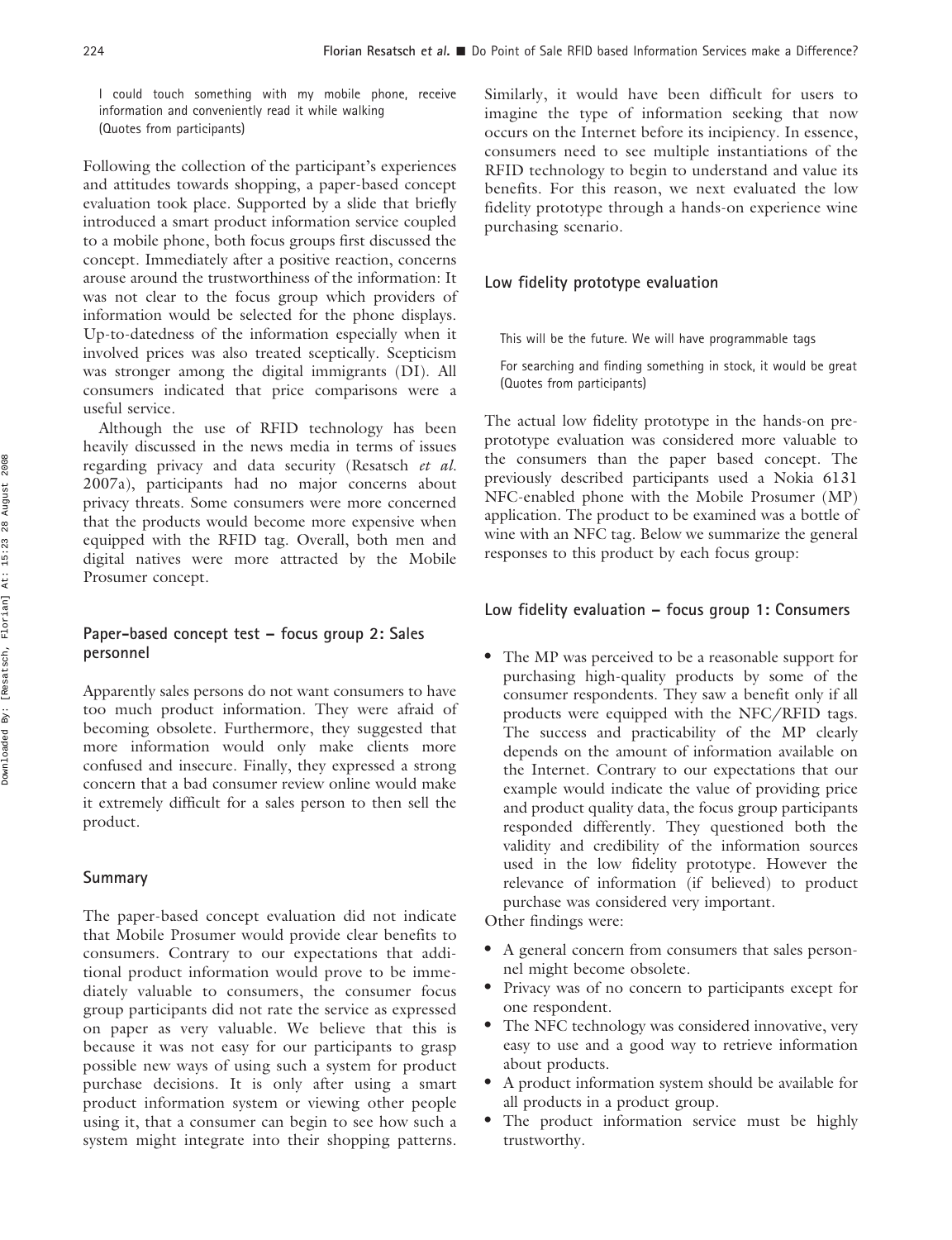In addition, digital native participants tended to understand the information power of the MP more than their digital immigrant counterparts. Overall, the comprehension of the basic capabilities of the MP was higher after the demonstration with the low fidelity prototype and the general acceptance of the system was higher.

## Low fidelity evaluation – focus group 2: Sales personnel

- The sales assistant group considered the MP appropriate for providing simple information. They viewed it as an instrument of pre-selection and felt that it could readily answer a customer's frequently asked questions. They indicated that this would be a positive benefit for consumers who did not want sales personnel interaction.
- As a merchant information system, the group considered the RFID technology to be highly useful. They felt that such a system used by sales personnel to determine out-of-stock availability would be more useful than the consumer oriented MP.

For both groups it was clear that a technological solution would not substitute for the expert knowledge from a sales assistant. They felt that technological solutions can readily lead to information overload unless displays are smart enough to only show truly relevant information.

## DISCUSSION: RFID-BASED SMART PRODUCT INFORMATION SERVICES AT THE POINT OF SALE

Below we summarize the evidence found for our stated research questions.

## What is considered relevant and useful information at PoS for the consumer?

This question was addressed many times throughout the study. It was found that the smart product information system was seen as useful only for more expensive longer lasting products, such as washing machines. The focus group participants agreed that collaborative filters might be useful, nevertheless, in practice they preferred product evaluations from known contacts, i.e. friends and family members.

## Does a user know how to effectively use such a service?

Sales personnel considered the cognitive load of choosing between too many product variations was already too high for the average consumer. Similarly, consumers felt overwhelmed by the excess of similar products. They felt that additional information, rather than helping could add to the already confusing array of choices. Again, younger consumers seemed to have fewer problems handling the overabundance of information and choices. The case of what exactly is 'relevant' product information at PoS needs to be further investigated and quantitatively evaluated.

#### Will customers perceive the smart product information services useful?

The various prototypes and iterations show that that RFID-based product information services can have a perceived benefit to consumers, but only if several basic principles are applied:

- only relevant, valid and trustworthy information be provided;
- mechanisms be put in place to ensure customers that the information is valid and trustworthy;
- younger user groups be targeted (digital natives); and
- all possible products be tagged and services provided (even those services that hurt e.g. price comparison)

Unfortunately, the last comment, that of price comparison, might be difficult to realize in the retail industry.

## Will sales assistants perceive the smart product information services as useful?

From the sales assistant perspective, the low fidelity prototype was not considered beneficial. Sales personnel do not want consumers to have too much product information – only items such as answers to 'Frequently Asked Questions.' The sales assistants were afraid of becoming obsolete. In addition, they felt that having more information would make their clients even more insecure about their purchase decisions. On the other hand, a system that targeted the needs of sales personnel, such as in-stock-information or new product information would be of interest.

## Will there be differences in perceived usefulness of smart product information services depending on product categories

Generally, within the experience goods category there was a difference between long-term use products and those with shorter life-cycles. For example, toasters and microwaves had less information needs than washing machines. Consumer electronics, in contrast, involved intensive online/offline behaviour. Also, because they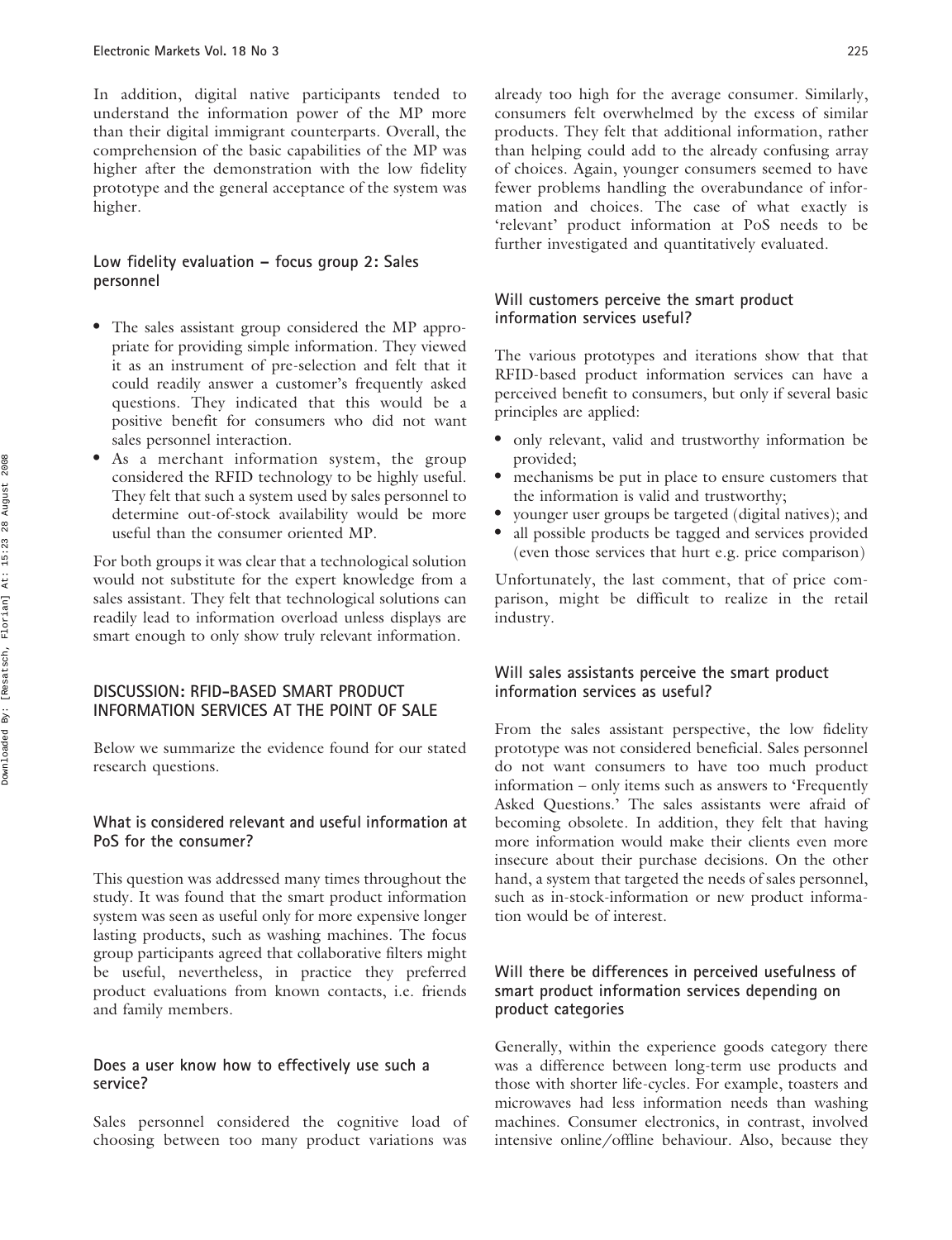

Figure 6. Mapping the study results on the purchase decision model

are less routinely bought, they are more valid choices for the application of smart product information services than say groceries.

## Will customers and sales assistants be willing to use smart product information services?

The interface technology was broadly accepted by both sets of focus group participants. The use of NFC as an interaction technology was considered very easy and simple.

Contrary to the expected concern about privacy and data security, this wasn't an issue for any of the groups. Others have indicated that privacy issues need to be addressed with ubiquitous services (Galanxhi and Nah 2005), but, in our case, these issues were not as relevant. Only when directly asked, both groups indicate minor concerns.

Our initial research question, 'Can ubicomp applications be used to meet individual information needs?' was not clearly answered with our instantiation of a smart product information service. The ability to compare prices and access other opinions on a product are part of an overall product purchase decision, but these problems are now solved with prior Internet searches and by querying sales assistants. In those cases when shopping is routine, additional information was not regarded as needed or beneficial. The MP system provided more perceivable benefits for the technically savvy individuals. Others stated that they would use the MP because they

felt that the introduction of mobile phones reading RFID tags was an unstoppable development. The primary stressors in offline shopping were those of physical discomfort, e.g. high or low temperatures, crowds, etc. maybe a starting point for a variation of classic shop concepts. Some participants stated that they would only use a smart product information service in specific cases, e.g. when buying expensive products – but only if all products were tagged. For these reasons, smart products, targeting younger generations, need to be quick and easy to use and should be introduced into specific product segments only.

## CONCLUSIONS AND FUTURE RESEARCH

Figure 6 maps the purchase decision model mentioned in the introductory section of this paper to the evidence found in this research. For products that use a higher degree of collective decision making and have less routine purchasing, the need for smart product information systems increases.

Not all, but some specialty goods and also Mix Types are more promising areas. This includes experience products, as well as products that are not purchased regularly.

We define a set of product attributes mentioned in our focus groups that appear to be relevant to the need for PoS information. These are product life span, degree of collective decision making attached to product, and the information intensity (amount of information needed to make a decision) of the product. If these values are high,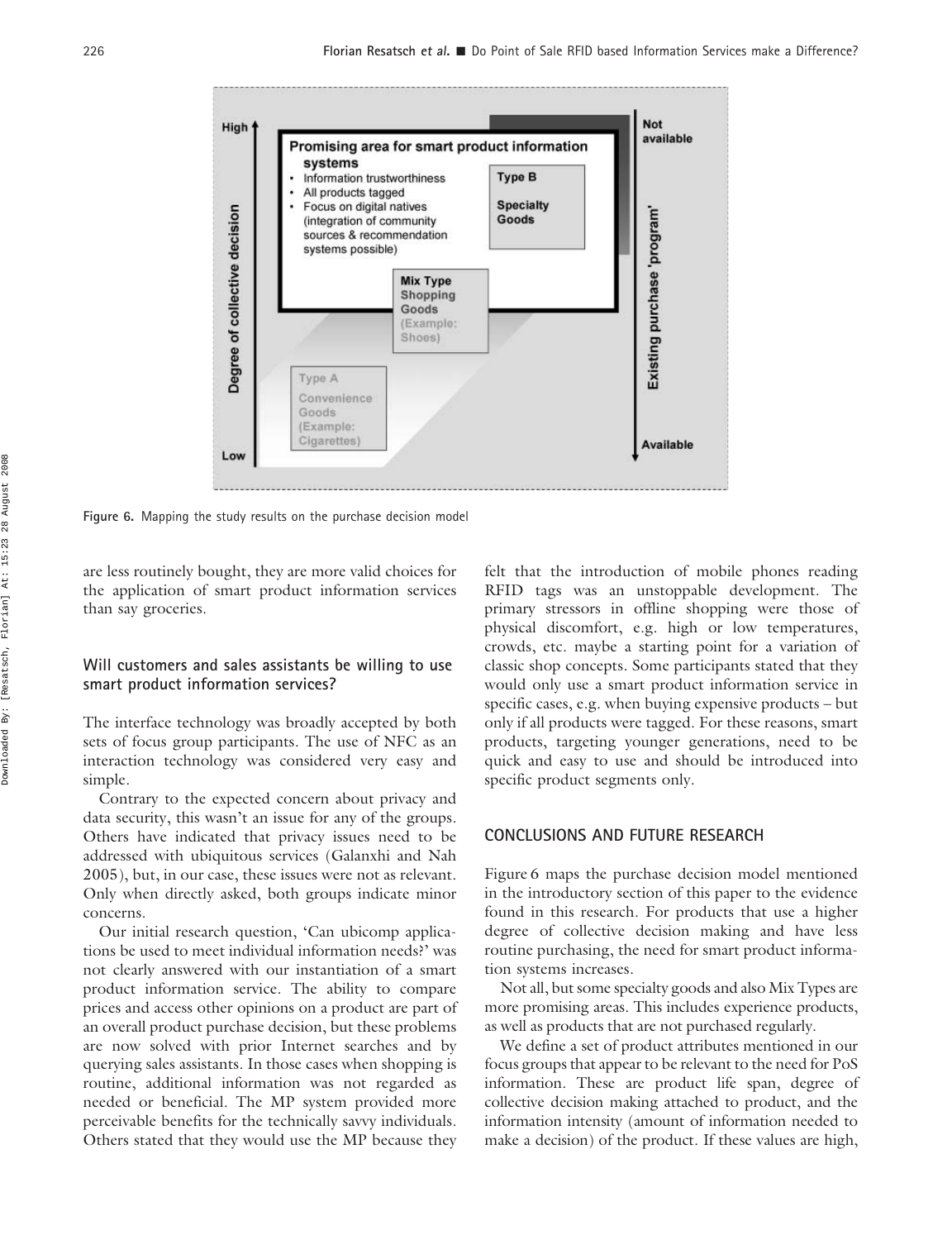

Figure 7. Proposed product value – purchase behaviour – matrix (PVPB) for smart product information systems with example products

PoS information is considered useful. Figure 7 shows a proposed product-value purchase-behaviour matrix that indicates the most promising areas for the introduction of smart product information systems. The matrix maps the routineness of the purchase against an aggregate of the product-value attributes and lists example products in this space.

#### Implications

This research on information services for smart products directly affects B2C developments and user-centred applications in the retail industry.

The first and most important consideration is to determine what product information is relevant for different consumer types in each product category. Information relevance differs for digital natives vs. digital immigrants and therefore PoS information systems need to return different types of information for these two groups. Decision support systems (Kindberg and Fox 2002, Shim et al. 2002) and semantically supported information systems (Maass and Filler 2006) may help to determine the right degree of information provision.

Another challenge is the design of IT-supporting components, be it on the organizational (operator, etc.) or technical level (certificates, etc.) to assure validity and credibility of information sources. This poses a challenge for generating trustworthy information because third party providers are used.

We also found differences between our extended preprototype approach and what was expected based on current literature. We therefore note that it is important to test ubicomp systems with real users in situations external from research laboratories and student groups. Few retail ubicomp prototypes have been tested outside student environments (Roussos 2006, Roussos et al. 2002, Välkkynen et al. 2006), while most were tested in the research lab environment with fellow researchers. In our case it became clear that any test with only digital native type graduate students could have led to biased positive results. Our results illustrate the importance of real users being involved in evaluations.

Our approach showed that: 1) the opinions of participants about the paper-based concept test and actual product test with a prototype were different contrary to the quantitative findings of Davis and Venkatesh (2004); 2) the extended user acceptance framework for ubicomp applications adapted from the findings of Davis and Venkatesh (2004) and Abowd (2005) is capable of first letting users discuss paperbased concepts and then testing the prototype to determine any differences between responses to the conceptual idea and the prototype; and 3) the findings also show the benefit of this research approach and provide new insights into the design of smart products in retail sales, in general.

Further findings and implications are:

• The usage of the very easy to use NFC technology as a method of interaction has had a perceived positive influence on the acceptance of the system. We do not know to what extent this trivial usage of the mobile phone NFC system added to a positive evaluation of the overall system, but we assume that this might have an effect on intentions to use an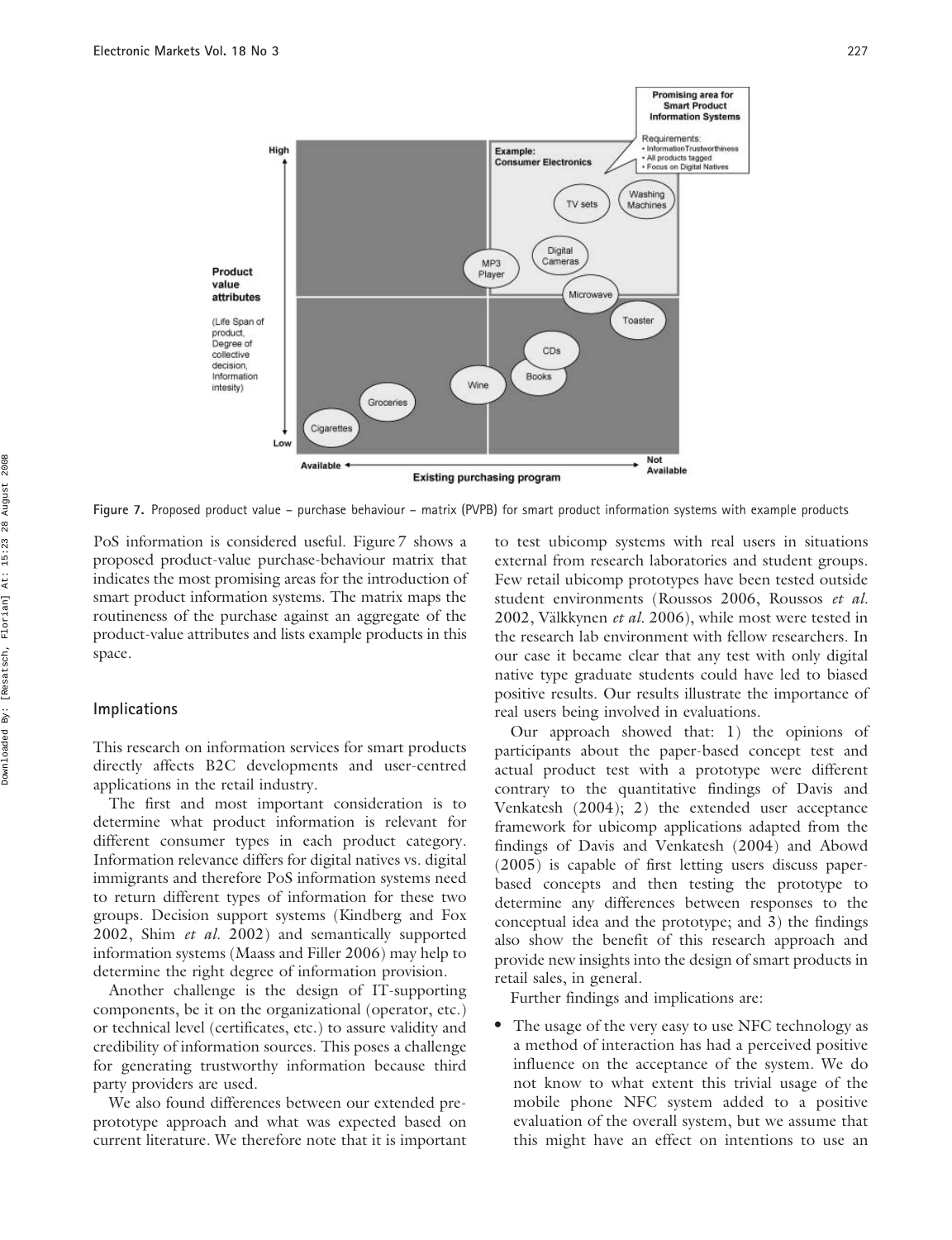innovative information system at PoS – similar to prior research on hedonic information systems (van der Heijden 2004).

- Either all products or at least all products within a specific product group need to be tagged to provide visible benefits for consumers – this is difficult to realize in a real business environment. What to tag and how much to tag add additional complexity to the introduction of smart product systems.
- It may be beneficial for retailers to focus on applications that target sales personnel. Such applications are cheaper to implement, easier to install and easier to manage. In addition, the information needs of sales personnel can be clearly determined (a direct feedback channel, more product information updates). Also, there is no issue with information trustworthiness if the publisher of the information is the retailer itself.
- Finally. it became evident in the study, that the consumer and the retailer both want to make the customer shopping experience as pleasurable and easy as possible. Whether it is ubicomp or some other retail innovation, it is the human being, the user, in the middle of things that is the important consideration – a fact even more important for application developers and a good reason to use pre-, proto- and paratypes in an early development stage.

This paper is first to evaluate a smart information product system with an NFC prototype and real consumers, as well as sales personnel. Its findings contribute to the theory of ubiquitous computing by proposing an extended pre-prototype evaluation approach that helped to define the requirements for user-centred RFID-based information systems and determined user acceptance. The research also helped practitioners in retail to discuss the increasing RFID penetration in shops and has demonstrated how mobile services can play a role in adding user benefits to such systems. In addition, it provided a rough overview of which information poses more benefit than others.

## Limitations

The study had several limitations. The results are the outcome of only two focus groups although the sales personnel also argued as consumers from time to time. To strengthen the research findings, at least four focus groups made up of consumers should be run. Although both groups seemed to be a good fit in terms of participants, there is some possibility of group thinking occurring, although groups were formed from individuals who did not know each other. The results should also be checked in a quantitative way, e.g. via a survey according our next step in the extended pre-prototype approach. Another methodological limitation was the

laboratory setting. To really evaluate the pre-prototype in the paratype sense, the participants should be questioned in a real-life store.

Furthermore the prototype test was carried out by passing it from one user to the next. Some users may have been afraid to make a mistake using the system and therefore did not fully try out the system's features. In addition, when the first people began discussing the system, others had not yet tried the prototype, thus some comments were made before actual system use, possibly biasing results. Additionally, we did not control for cultural background/factors that might have influenced the respondents.

#### Future research

An obvious first step for future research can be found in the methodological area. Is our finding, that the perception of the service was different between paperbased and actual prototype a singular event, and is this the case in other ubicomp settings as well? A second consumer focus group with a similar setup should be conducted to test this.

A next research step is already stated in our extended pre-prototype approach in phase three: the working prototype evaluation in real life. A quantitative study is needed to identify possible underlying causes for the behavioural intentions for using smart product information systems.

Future research also needs to further detail approaches to user-centred design and acceptance models for ubicomp applications. Is our approach meeting the needs of ubicomp researchers? Are there other product groups that might make interesting domains for smart product information services? Overall the field of smart products is very promising for both research and practice, but it needs much more research attention to shed light on to these issues.

## ACKNOWLEDGEMENTS

We would like to thank Stephan Karpischek for being the creative mind behind the Mobile Prosumer project in which he also coordinated student development teams, led the technical development and helped to create the various iterations of the Mobile Prosumer. Thanks also to Stephan Hamacher who was a huge help in the process. We would also like to thank Guido Leuchtenberg from Klare Antworten (Qualitative Partner of TNS Infratest) for his highly appreciated help in conducting the focus groups and Peter Sonneck (TNS Infratest) for arranging for the support of the project.

We are furthermore very grateful for the very constructive and inspiring feedback and editing from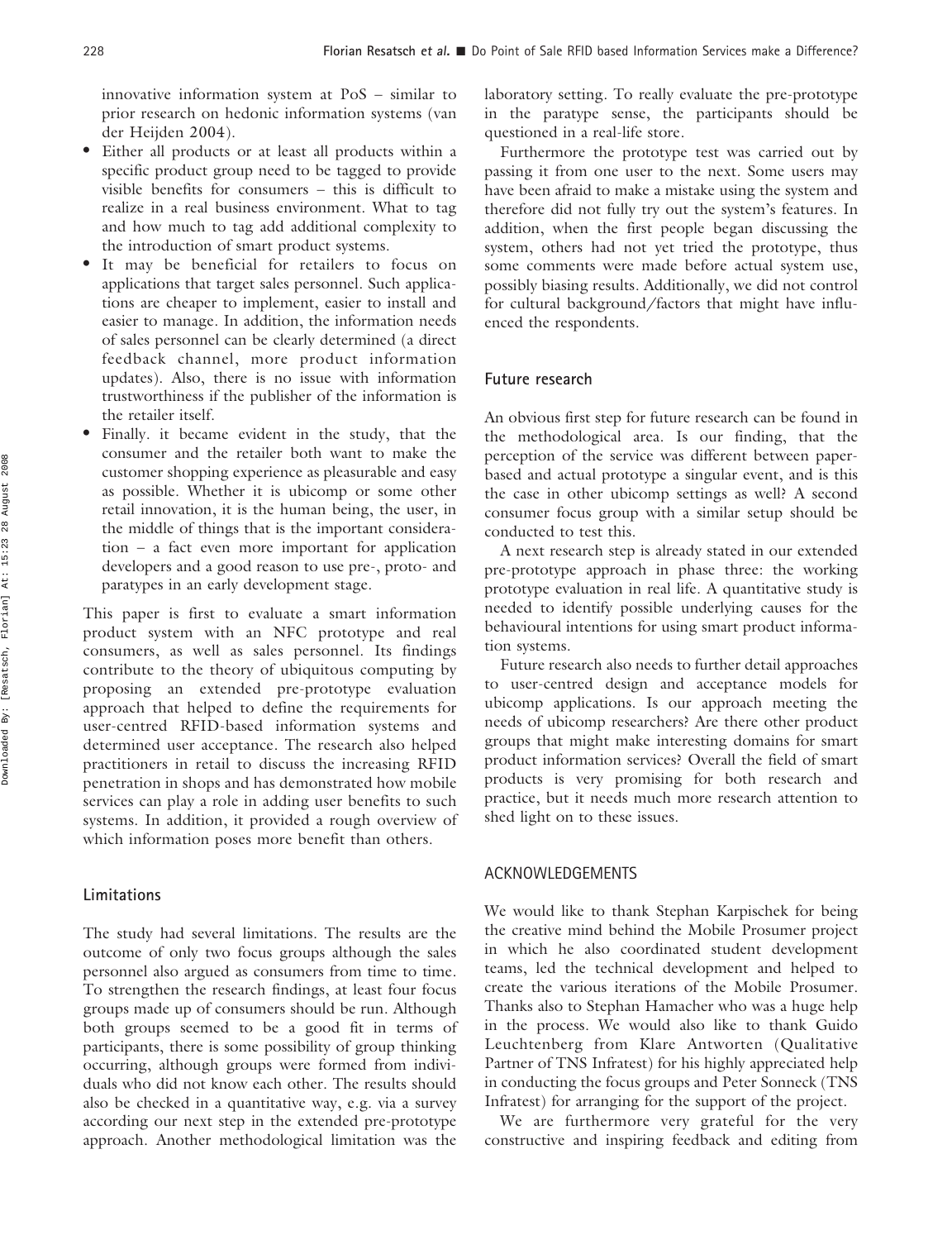Marilyn Tremaine who significantly helped us to improve our research and thinking.

#### Notes

1. Electronic Product Code Information System (EPCIS) 2. Sources are: www.fairtrade.net,

www.fairtradefederation.org - accessed 9 December 2007.

#### References

- ABI Research (2007) 'Near Field Communication', available from: http://www.abiresearch.com/products/ market\_research/Near-Field\_Communications (NFC).
- Abowd, G. D., Hayes, G. R., Iachello, G., Kientz, J. A., Patel, S. N., Stevens, M. M. and Truong, K. N. (2005) 'Prototypes and Paratypes: Designing Mobile and Ubiquitous Computing Applications', Pervasive Computing 4: 67–73.
- Abowd, G. D., Mynatt, E. D. and Rodden, T. (2002) 'The Human Experience [of Ubiquitous Computing]', Pervasive Computing 1: 48–57.
- Adler, J. (1996) Informationsökonomische Fundierung von Austauschprozessen, Wiesbaden: Gabler.
- Alba, J., Lynch, J., Weitz, B., Janiszewski, C., Lutz, R., Sawyer, A. and Wood, S. (1997) 'Interactive Home Shopping: Consumer, Retailer and Manufacturer Incentives to Participate in Electronic Markets', Journal of Marketing 61: 38–53.
- Aßmann, J. (2003) Der Einfluss computeranimierter Produktpräsentationen auf die Validität von Konzepttests. Eine informationsökonomische Analyse alternativer Präsentationsformen, Berlin: Wissenschaftlicher Verlag.
- Aylott, R. and Mitchell, V.-W. (1998) 'An exploratory study of grocery shopping stressors', International Journal of Retail & Distribution Management 26(9): 362–73.
- Bettmann, J. R. (1973) 'Perceived Risk and its Components: A Model and Empirical Test', Journal of Marketing Research 10: 184–90.
- Buchenau, M. and Suri, J. F. (2000) 'Experience prototyping', DIS 2006, New York: ACM.
- Chiang, K. P. and Dholakia, R. R. (2003) 'Factors Driving Consumer Intention to Shop Online: An Empirical Investigation', Journal of Consumer Psychology 13: 177–83.
- Cox, D. F. and Rich, S. U. (1964) 'Perceived Risk and Consumer Decision-Making: The Case of Telephone Shopping', Journal of Marketing Research 1: 32–9.
- Darby, M. R. and Karni, E. (1973) 'Free Competition and The Optimal Amount Of Fraud', The Journal of Law and Economics 16(1): 67–88.
- Davis, F. (1986) 'A Technology Acceptance Model for Empirically Testing New End-user Systems: Theory and Results', PhD Thesis, Cambridge, MA.
- Davis, F. D. (1989) 'Perceived Usefulness, Perceived Ease of Use, and User Acceptance of Information Technology', MIS Quaterly 13(3): 319–39.
- Davis, F. D., Bagozzi, R. P. and Warshaw, P. R. (1989) 'User Acceptance of Computer Technology: A Comparison of Two Theoretical Models', Management Science 35(6): 982–1003.
- Davis, F. D. and Venkatesh, V. (2004) 'Toward Preprototype User Acceptance Testing of New Information Systems: Implications for Software Project Management', IEEE Transactions on Engineering Management 51(1): 31–46.
- Degeratu, A. M., Rangaswamy, A. and Wu, J. (2000) 'Consumer Choice Behavior in Online and Traditional Supermarkets: The Effects of Brand Name, Price, and Other Search Attributes', International Journal of Research in Marketing 17(1): 55–78.
- Dowling, G. R. and Staelin, R. (1994) 'A Model of Perceived Risk and Intended Risk-Handling Activity', The Journal of Consumer Research 2: 119–34.
- Eck, D., Lamere, P., Bertin-Mahieux, T. and Green, S. (2007) 'Automatic Generation of Social Tags for Music Recommendation', Advances in Neural Information Processing Systems 20.
- Fleisch, E., Christ, O. and Dierkes, M. (2005) Die betriebswirtschaftliche Vision des Internets der Dinge', in: E. Fleisch and F. Mattern (eds) Das Internet der Dinge, Berlin: Springer, pp. 3–37.
- Fleisch, E. and Mattern, F. (eds) (2005) Das Internet der Dinge – Ubiquitous Computing und RFID in der Praxis: Visionen, Technologien, Anwendungen, Handlungsanleitungen, Berlin: Springer.
- Fleisch, E., Mattern, F. and Billinger, S. (2003) 'Betriebswirtschaftliche Applikationen des Ubiquitous Computing. Beispiele, Bausteine und Nutzenpotentiale', in: H. Sauerburger (ed.) Ubiquitous Computing, HMD 229 – Praxis der Wirtschaftsinformatik, dpunkt, 5–15.
- Fleisch, E. and Thiesse, F. (2007) 'On the Management Implications of Ubiquitous Computing: An IS Perspective', in: H. Österle, J. Schelp and R. Winter (eds) Fifteenth European Conference on Information Systems, St. Gallen, Switzerland, pp. 1929–40.
- Galanxhi, H. and Nah, F. F.-H. (2005) 'Privacy Issues in the Era of Ubiquitous Commerce', Proceedings of the Americas Conference on Information Systems (AMCIS 2005), Omaha, USA, AISeL: 1926–34.

Gershenfeld, N., Krikorian, R. and Cohen, D. (2004) 'The Internet of Things', Scientific American October: 76-81.

- Gibbs, A. (1997) 'Focus Groups', Social Research Update 19:  $1-4.$
- Heath, T., Motta, E. and Petre, M. (2006) 'Person to Person Trust Factors in Word of Mouth Recommendation', Proceedings of the CHI 2006 Workshop on Reinventing Trust, Collaboration, and Compliance in Social Systems (Reinvent06), Montreal, Canada: ACM Press.
- Iachello, G., Truong, K. N., Abowd, G. D., Hayes, G. R. and Stevens, M. M. (2006) 'Prototyping and Sampling Experience to Evaluate Ubiquitous Computing Privacy in the Real World', Proceedings of ACM Conference on Human Factors in Computing Systems (CHI 2006), Montréal, Québec, Canada: ACM Press: 1009-18.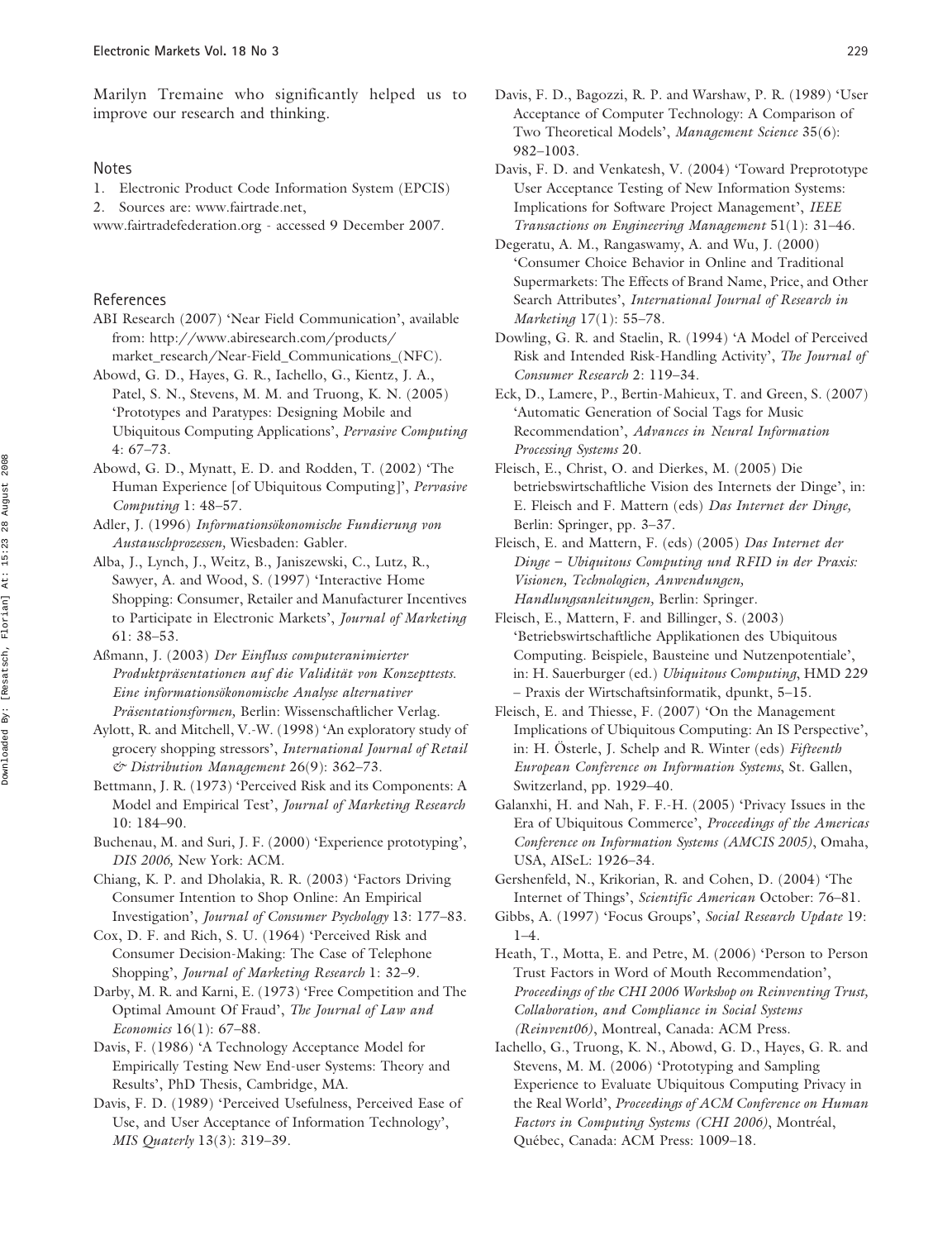- Jalkanen, J. (2005) 'User-initiated Context Switching Using NFC', Proceedings of the IJCAI05 Workshop on Modeling and Retrieval of Context (MRC2005), Edinburgh, Scotland: CEUR Workshop Proceedings.
- Johnson, E. J., Moe, W. W., Fader, P. S., Bellman, S. and Lohse, G. L. (2004) 'On the Depth and Dynamics of Online Search Behavior', Management Science 50(3): 299–308.
- Kaas, K. P. (1994) Ansätze einer institutionenökonomischen Theorie des Konsumentenverhaltens, München: Forschungsgruppe Konsume und Verhalten.
- Kaasinen, E. (2005) 'User Acceptance of Mobile Services Value, Ease of Use, Trust and Ease of Adoption', Espoo, Finland, Tampere University of Technology.
- Kindberg, T. and Fox, A. (2002) 'System Software for Ubiquitous Computing', Pervasive Computing 1(1): 70–81.
- Kitzinger, J. (1994) 'The Methodology of Focus Groups: The Importance of Interactions between Research Participants', Sociology of Health and Illness 16(1): 103-21.
- Kitzinger, J. (1995) 'Qualitative Research: Introducing Focus Groups', British Medical Journal 311: 299–302.
- Kourouthanassis, P. and Roussos, G. (2003) 'Developing Consumer-friendly Pervasive Retail Systems', Pervasive Computing 2(2): 32–39.
- Leimeister, J. M. and Krcmar, H. (2005) 'Das Internet der Dinge', Menschen und Informationstechnik (m&it) 3: 39–41.
- Levin, A. M., Levin, I. P. and Heath, C. E. (2003) 'Product Category Dependent Consumer Preferences for Online and Offline Shopping Features and Their Influence on Multi– channel Retail Alliances', Journal of Electronic Commerce Research 4: 85–93.
- Loebbecke, C. and Palmer, J. W. (2006) 'RFID in the Fashion Industry: Kaufhof Department Stores AG and Gerry Weber International AG, Fashion Manufacturer', MIS Quarterly Executive 5(2): 15–25.
- Maass, W. and Filler, A. (2006) 'Towards an Infrastructure for Semantically Annotated Physical Products', in: C. H Hochberger and R. Liskowsky (eds) Informatik 2006, P–94 of Lecture Notes in Informatics, P-94, Berlin: Springer, pp. 544–9.
- Maass, W. and Janzen, S. (2007) 'Dynamic Product Interfaces: A Key Element for Ambient Shopping Environments', Proceedings of 20th Bled eConference eMergence: Merging and Emerging Technologies, Processes, and Institutions, Bled, Slovania.
- Mattern, F. (2005) 'Die technische Basis für das Internet der Dinge', in: E. Fleisch, and F. Mattern (eds) Das Internet der Dinge–Ubiquitous Computing und RFID in der Praxis, Berlin: Springer Verlag, pp. 39–66.
- Mattern, F. (2003b) Vom Verschwinden des Computers Die Vision des Ubiquitous Computing, in: F. Mattern (ed.) Total Vernetzt, Berlin: Springer, pp. 1–41.
- Mattern, F. (2005) 'Ubiquitous Computing: Schlaue Alltagsgegenstände. Die Vision von der Informatisierung des Alltags', Bulletin SEV/VSE, 19: 9–13.

Meffert, H. (2005) Marketing – Grundlagen marktorientierter Unternehmensführung, Wiesbaden: Gabler.

Mitchell, V.-W. (1992) 'Understanding Consumers' Behaviour: Can Perceived Risk Theory Help?', Management Decision 30(2): 26–31.

- Mitchell, V.-W. and Boustani, P. (1994) 'A Preliminary Investigation into Pre- and Post-Purchase Risk Perception and Reduction', European Journal of Marketing 28(1): 56–71.
- Murphy-Hoye, M., Lee, H. L. and Rice, J. B. J. (2005) 'A Real-world Look at RFID', Supply Chain Management Review 7(1): 18–26.
- Novak, J. (2005) 'Ubiquitous Computing and Socially-Aware Consumer – Support Systems in the Augmented Supermarket', Proceedings of the First International Workshop on Social Implications of Ubiquitous Computing (UbiSoc 2005), Portland, Oregon, USA.
- Parkinson, J. (2004) 'RFID: U.S. Consumer Research Findings', Workshop on RFID, Washington, DC, USA, US Federal Trade Commission RFID Workshop.
- Powell, R. A. and Single, H. M. (1996) 'Focus Groups', International Journal of Quality in Health Care 8(5): 499–504.
- Prensky, M. (2001a) 'Digital Natives, Digital Immigrants', On the Horizon  $9(5)$ : 1–6.
- Prensky, M. (2001b) 'Digital Natives, Digital Immigrants, Part II: Do They Really Think Differently?', On the Horizon  $9(6)$ : 1–6.
- Prus, R. and Dawson, L. (1991) 'Shop 'til You Drop: Shopping as Recreational and Laborious Activity', Canadian Journal of Sociology/Cahiers canadiens de sociologie 16(2): 145-64.
- Punj, G. N. and Staelin, R. (1983) 'A Model of Consumer Information Search Behavior for New Automobiles', The Journal of Consumer Research 9: 366–80.
- Resatsch, F., Aßmann, J., Schildhauer, T. and Michelis, D. (2007) 'Start a Grassroots RFID Initiative! The Relevance of Communication and Showcases on the Success of RFID', Proceedings of the 8. Internationale Tagung Wirtschaftsinformatik (WI 2007), in: A. Oberweis, C. Weinhardt, H. Gimpel, A. Koschmider, V. Pankratius and B. Schnizler (eds) eOrganisation: Service, Prozess, Market-Engineering, Karlsruhe: Universitätsverlag, pp. 37-54.
- Resatsch, F., Karpischek, S., Hamacher, S. and Sandner, U. (2007b) 'Mobile Sales Assistant – NFC for retailers', Proceedings of MobileHCI 2007, 9-12 September, Singapore.
- Resatsch, F., Karpischek, S. and Michelis, D. (2006) 'Mobile Prosumer', NordiCHI 06 Workshop Near Field Interactions With the Internet of Things Proceedings, Oslo: Timo Arnall.
- Riekki, J., Salminen, T. and Alakärppä, I. (2006) 'Requesting Pervasive Services by Touching RFID Tags', Pervasive Computing 5(1): 40–6.
- Rogers, E. M. (1995) The Diffusion of Innovations, New York: Free Press.
- Roussos, G. (2005) 'Consumers and Ubiquitous Commerce', Proceedings of Ubiconf 2004, London: Birkbeck University.